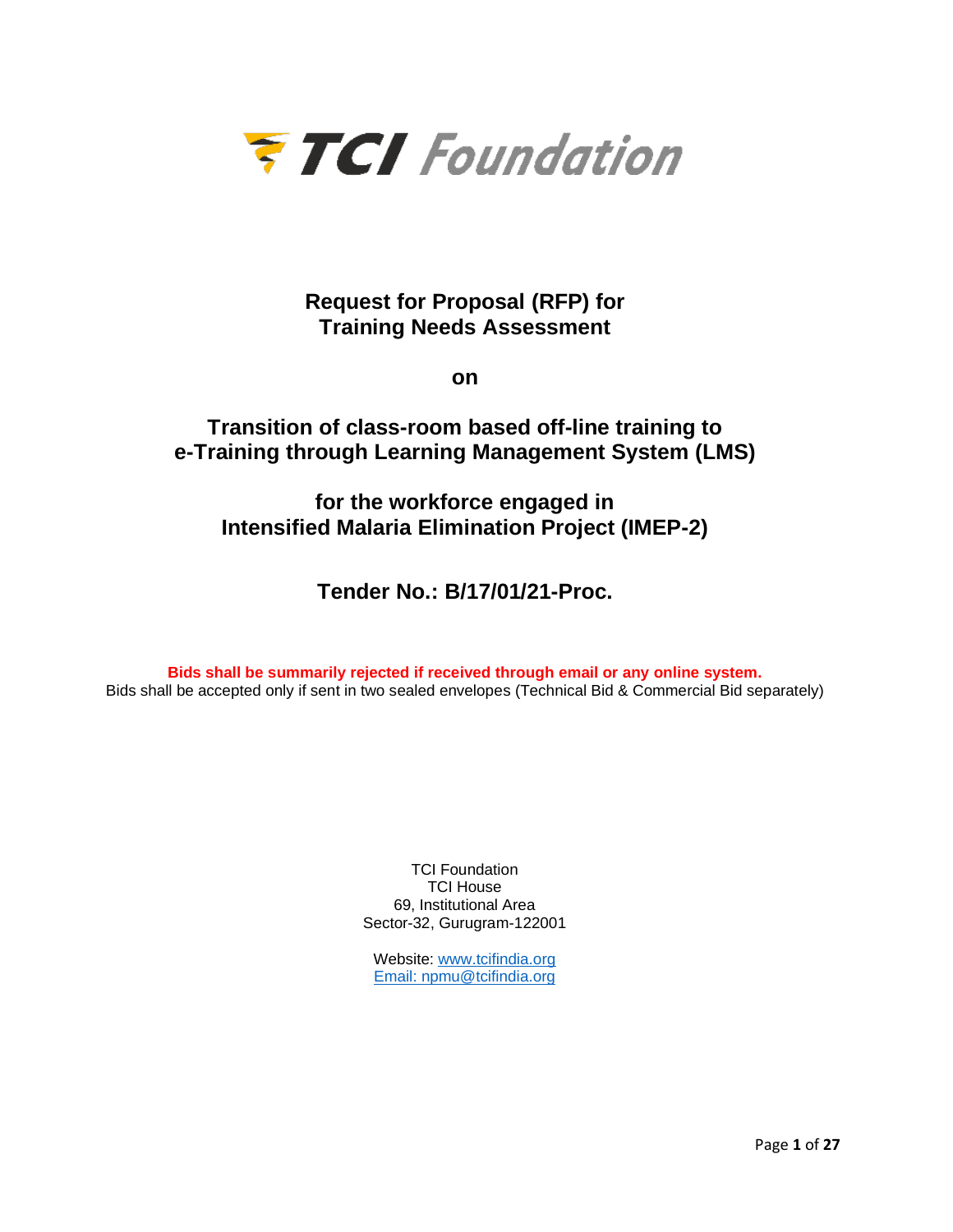#### **Section 1 - Introduction and Disclaimers**

#### **1.1. Purpose of RFP**

The purpose of this Request for Proposal (RFP) is to select agency having extensive experience of Training Needs Assessment in Indian Public Health sector. The selected agency shall be taken on board to conduct Training Needs Assessment on transition of conventional classroom training to contemporary online capacity building of Malaria Elimination workforce in India by a single window interface for facilitating workplace e-Training through Learning Management System (LMS) under the Digital India Initiative. The details of the requirement are given in the subsequent sections of this RFP document.

#### **1.2. Information Provided**

This RFP document contains statements derived from information that is believed to be relevant at the date but does not purport to provide all information that may be necessary or desirable to enable an intending contracting party to determine whether to enter a contract or arrangement with TCI Foundation (TCIF). Neither TCIF nor any of its employees, agents, contractors, or advisers gives any representation or warranty, express or implied, as to the accuracy or completeness of any information or statement given or made in this document. Neither TCIF nor any of its employees, agents, contractors, or advisers has carried out or will carry out an independent audit or verification exercise in relation to the contents of any part of the document.

#### **1.3. Disclaimer**

Subject to any law to the contrary, and to the maximum extent permitted by law, TCIF and its officers, employees, contractors, agents, and advisers disclaim all liability from any loss or damage (whether foreseeable or not) suffered by any person acting on or refraining from acting because of any information including forecasts, statements, estimates, or projections contained in this RFP document or conduct ancillary to it whether or not the loss or damage arises in connection with any negligence, omission, default, lack of care or misrepresentation on the part of TCIF or any of its officers, employees, contractors, agents, or advisers.

#### **1.4. Costs to be borne by Bidders**

All costs and expenses incurred by Bidders in any way associated with the development, preparation, and submission of bid(s), including but not limited to the attendance at meetings, discussions, demonstrations, etc. and providing any additional information required by TCIF, will be borne entirely and exclusively by the Bidder.

#### **1.5. No Legal Relationship**

No binding legal relationship will exist between any of the Bidders and TCIF until execution of a contractual agreement.

## **1.6. Bidder Obligation to Inform Itself**

The Bidder must conduct its own investigation and analysis regarding any information contained in this RFP document and the meaning and impact of that information.

#### **1.7. Evaluation of Bids**

- 1.7.1. Each Bidder acknowledges and accepts that TCIF may in its absolute discretion apply selection criteria specified in this RFP document for evaluation of bids for short listing/selecting the eligible Bidders. This RFP document will not form part of any contract or arrangement, which may result from the issue of this RFP document or any investigation or review, carried out by a Bidder.
- 1.7.2. TCIF will constitute a Bids Evaluation Committee to evaluate the responses of the Bidders.
- 1.7.3. The Bids Evaluation Committee constituted by the TCIF shall evaluate the responses to this RFP and all supporting documents/documentary evidence. Any Bidder's inability to submit requisite supporting documents/documentary evidence, may lead to rejection.
- 1.7.4. Each of the bids shall be evaluated as per the criteria and requirements specified in this RFP.
- 1.7.5. The decision of the Bids Evaluation Committee in the evaluation of bids to this RFP shall be final. No correspondence will be entertained outside the process of evaluation with the Committee.
- 1.7.6. The Bids Evaluation Committee may ask for meetings with the Bidders to seek clarifications on their proposals.
- 1.7.7. The Bids Evaluation Committee reserves the right to reject any or all bids based on any deviations.
- 1.7.8. All responsive Bids will be considered for further processing as mentioned below. TCIF will prepare a list of responsive Bidders, who comply with all the Terms and Conditions of this RFP. All eligible bids will be considered for further evaluation by Bids Evaluation Committee according to the evaluation process defined in this RFP document. The decision of the Bids Evaluation Committee will be final in this regard.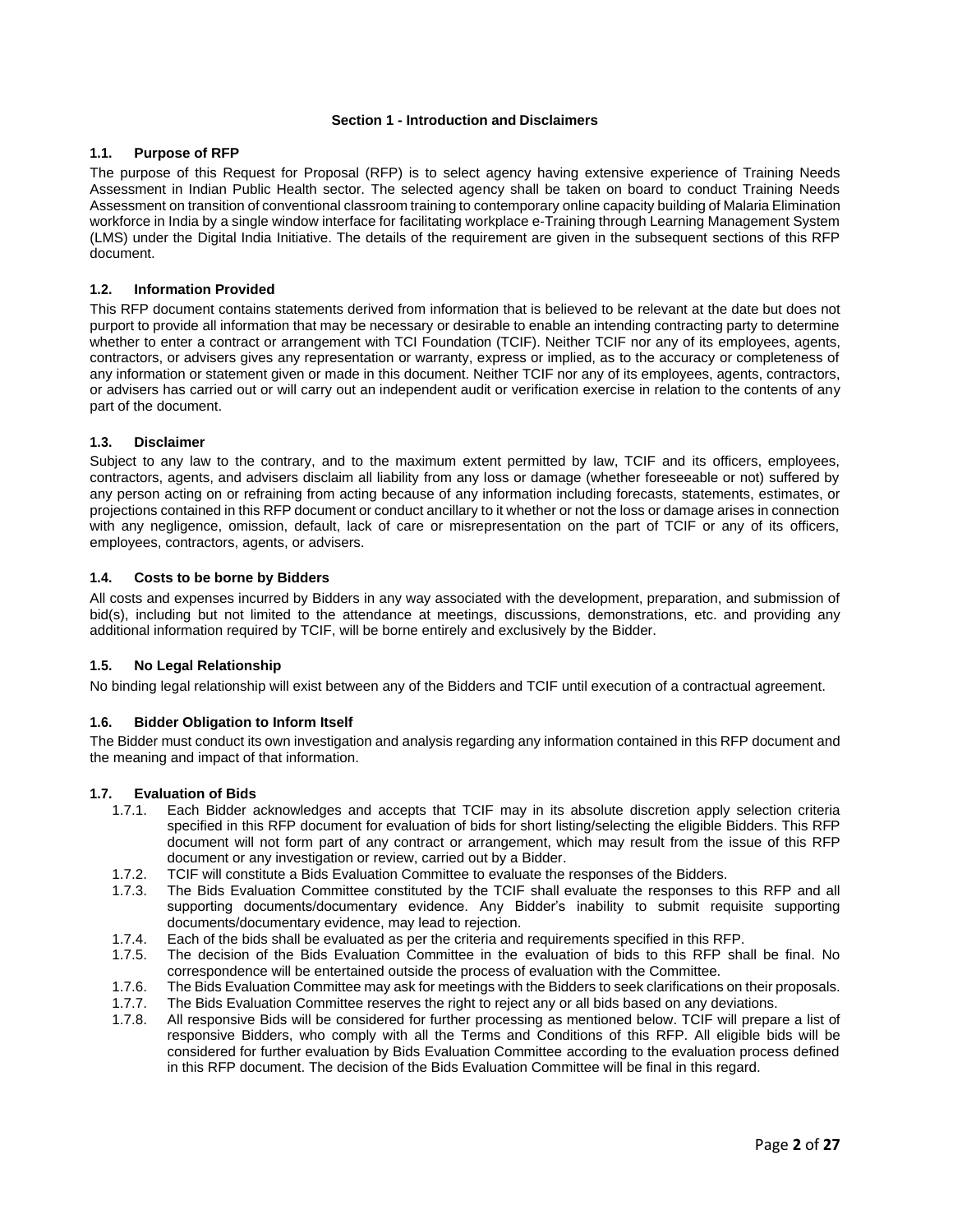# **1.8. Acceptance of Selection Process**

Each Bidder having responded to this RFP acknowledges to have read, understood, and accepted the selection & evaluation process mentioned in this RFP document. The Bidder ceases to have any option to object against any of these processes at any stage after submission of its responses to this RFP.

# **1.9. Errors and Omissions**

Each Bidder should notify TCIF of any error, omission, or discrepancy found in this RFP document.

## **1.10. Acceptance of Terms**

A Bidder, by submitting their bid to this RFP, will be deemed to have accepted the terms of this Introduction and Disclaimer.

# **1.11. Requests for Proposal**

Bidders are required to direct all communications related to this RFP on this address:

**Dr. Munish Chander Director NPMU (GFATM-PR2) & Head TCI Foundation TCI House, 69 Institutional Area Sector-32, Gurgaon-122007**

# **Email**: **npmu@tcifindia.org Telephone: +91 (124) 2381603-07**

TCIF may, in its absolute discretion, seek additional information or material from any of the Bidders after this RFP closes and all such information and material provided must be taken to form part of that Bidder's response. Bidders should provide details of their contact person, telephone, fax, email, and full address(s) to ensure that replies to this RFP could be conveyed promptly.

# **1.12. Notification**

TCIF will notify all short-listed Bidders in writing or by mail as soon as practicable about the outcome of this RFP. TCIF is not obliged to provide any reasons for any such acceptance or rejection.

+++++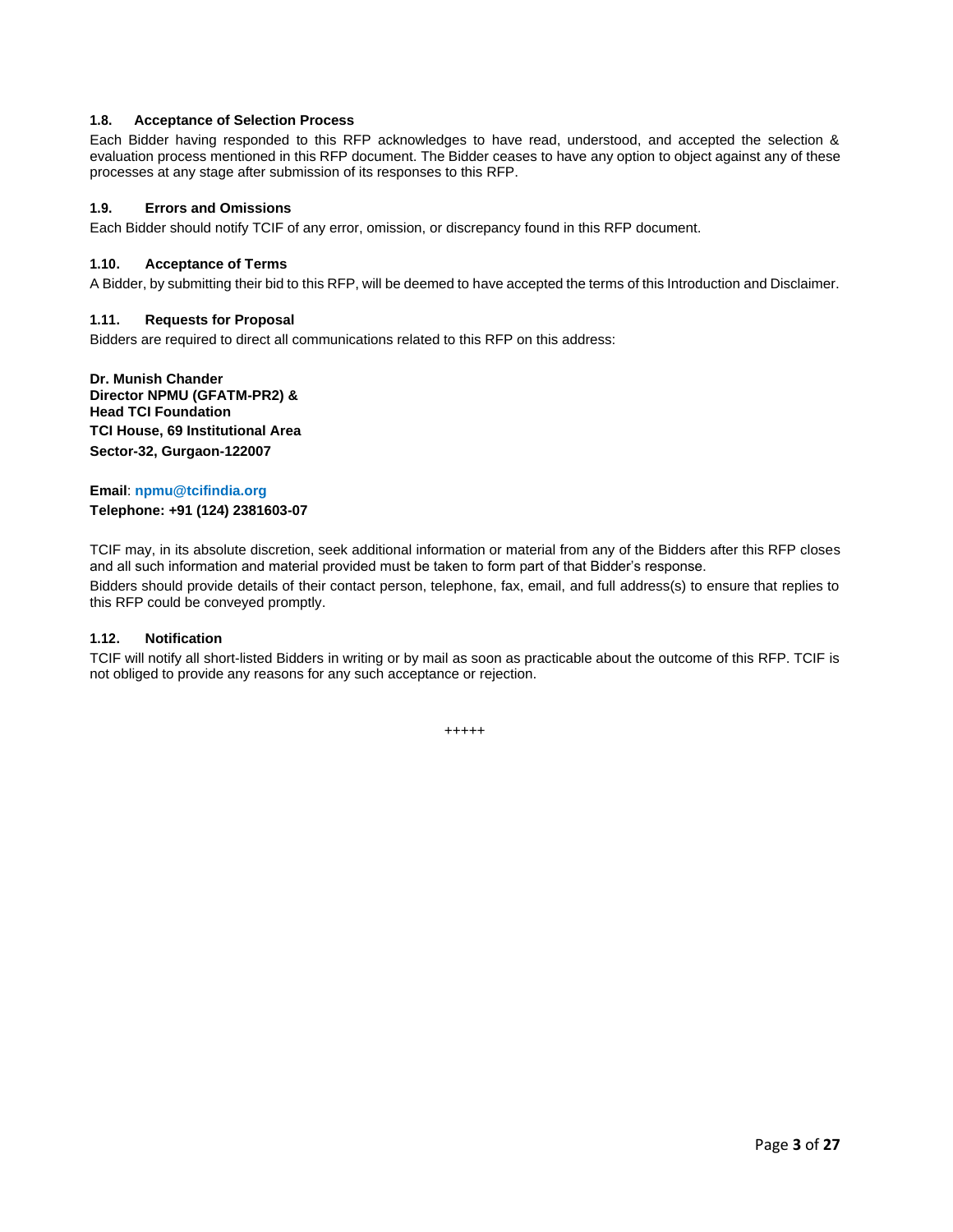# **Section 2**

| 2.1 | Background & Objective | India has made significant advances in addressing malaria in recent years.<br>Although the country accounted for 85% of the total malaria incidence in the<br>South-East Asia Region in the World Malaria Report 2018, the most recent<br>report (2019) indicates that there was a reduction of 2.6 million malaria cases<br>in 2018 compared to 2017. Achievements in malaria mortality and morbidity<br>remain fragile (e.g. an increase in cases and deaths in 2014; and in 1976, a<br>massive resurgence of malaria was attributed to inadequate health<br>infrastructure and diminishing monitoring and logistics in many parts of the<br>country). The gains achieved to date need to be sustained, and in line with<br>India's goal of eliminating malaria by 2030. |
|-----|------------------------|----------------------------------------------------------------------------------------------------------------------------------------------------------------------------------------------------------------------------------------------------------------------------------------------------------------------------------------------------------------------------------------------------------------------------------------------------------------------------------------------------------------------------------------------------------------------------------------------------------------------------------------------------------------------------------------------------------------------------------------------------------------------------|
|     |                        | The main goal of the Intensified Malaria Elimination Project (IMEP-2) is to<br>eliminate malaria (zero indigenous cases) throughout the entire country by<br>2030, to maintain malaria free status and prevent re-introduction. The objective<br>of the framework was to eliminate malaria from 15 low endemic states/UTs by<br>2020, from moderate endemic states by 2022, ultimately eliminate malaria from<br>the country by 2027 and sustain zero transmission till 2030 for proceeding for<br>WHO certification.                                                                                                                                                                                                                                                      |
|     |                        | Unlike other countries where there are designated malaria control programs,<br>the National Centre for Vector Borne Diseases Control (NCVBDC) has a broad<br>mandate for all vector borne diseases in India. While this is a strength in terms<br>of enhancement of the integrated approach in prevention of vector borne<br>diseases/infection, this also creates a challenge for translation of the malaria<br>elimination agenda at state and peripheral levels. The trained workforce is<br>critical component of malaria elimination project in India. Pushing towards pre-<br>elimination and elimination in high burden states requires building on critical<br>human resources at the implementation and service delivery level.                                   |
|     |                        | The objective of the project "Saksham" awarded by the Global Fund (GFATM)<br>to TCI Foundation (Principal Recepient-2) is to ensure effective capacity<br>building of workforce engaged under Intensified Malaria Elimination Program<br>(IMEP-2). It is envisaged to develop a national training portal of NCVBDC to<br>impart workforce e-training to nearly 1.7 million workforce engaged in the<br>malaria elimination project in all states to improve overall implementation of anti-<br>malaria interventions in India.                                                                                                                                                                                                                                             |
|     |                        | Needs assessment is one of the critical components of designing the e-Learning<br>platform and e-contents development on transition of conventional classroom<br>training to contemporary online capacity building of nearly 1.7 million workforce<br>engaged in IMEP-2 in India, through single window interface using Learning<br>Management System (LMS) under the Digital India Initiative.                                                                                                                                                                                                                                                                                                                                                                            |
|     |                        | As an innovative approach, e-Learning demands a paradigm shift not only from<br>the learners, but also from the instructors, trainers, administrators, technicians,<br>and other support staff. In e-Learning implementation and to create an open,<br>flexible, and distributed learning environment, the e-Learning program<br>developer also need inputs on important issues related to the various<br>dimensions of e-Learning environments.                                                                                                                                                                                                                                                                                                                           |
|     |                        | This assessment process will also be a kind of "bridge" to address the<br>disparities existing in the language and capacity with respect to the learners'<br>needs. To that end, the e-Learning program developers needs to study<br>thorough, carefully considered, and well-planned needs assessment. This will<br>also help to evaluate, determine, or decide the learners' needs to adopt the e-<br>Learning system.                                                                                                                                                                                                                                                                                                                                                   |
|     |                        | The needs assessment will determine if the move to e-learning is in line with<br>strategic framework, implementation plans and pedagogical thinking. It will<br>determine the motivation and engagement prospects of supervisors, trainers                                                                                                                                                                                                                                                                                                                                                                                                                                                                                                                                 |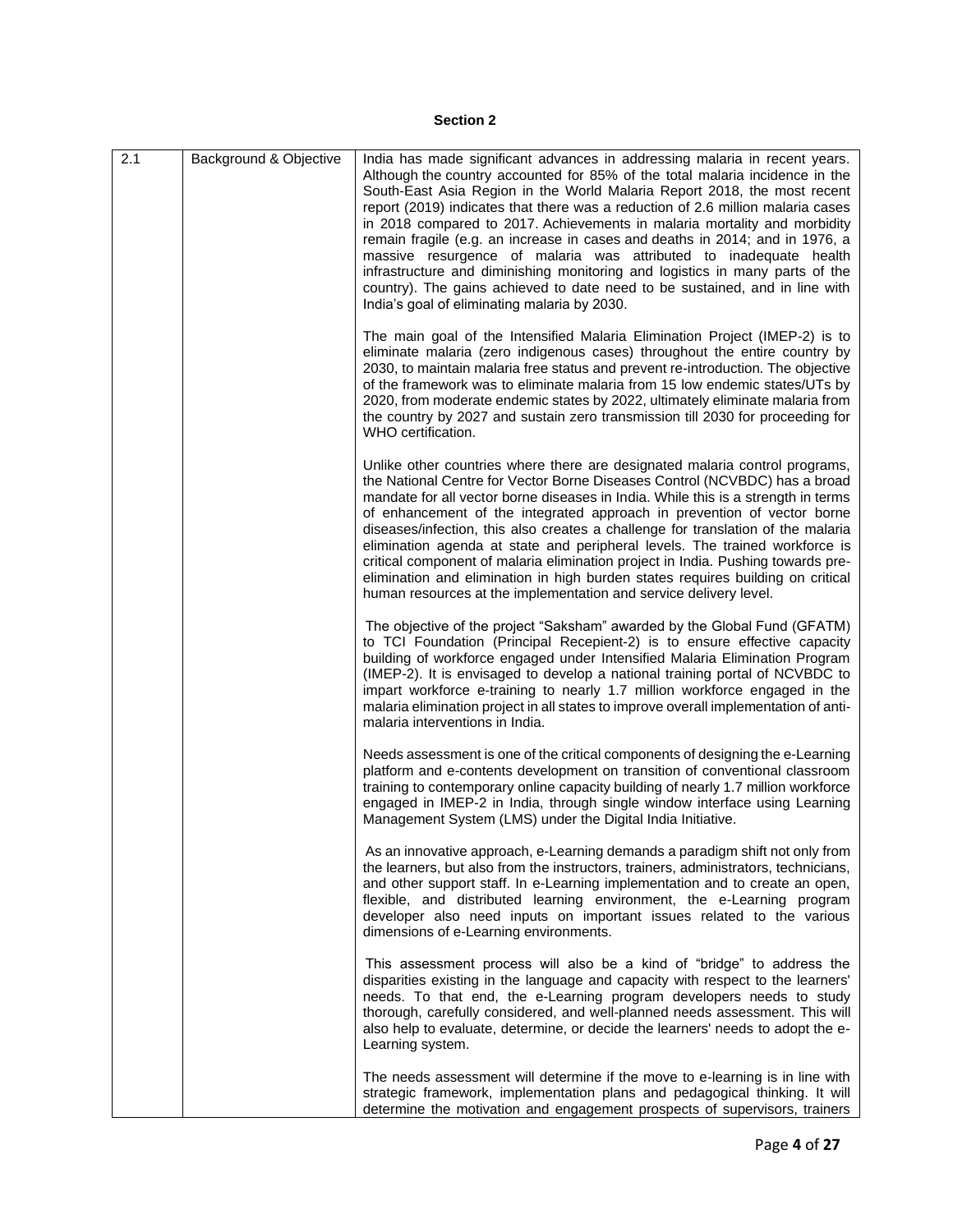|     |                                                                      | and trainees and recommendations to make a better understanding and<br>knowledge of e-learning tools and to support them with the transition to e-<br>learning. The evaluator's recommendations based on the analysis of the<br>information collected and discussions will pattern the e-learning contents (e-<br>modules) and learning management system (LMS). The needs assessment can<br>save time and exchequer on Global Fund during development as it will ensure<br>only approaches which suits the intended audience of different cadres of IMEP-<br>2 and funds will be saved on something which is either unsuitable or not<br>relevant. The use of a needs assessment will allow the evaluator to be able to<br>fully engage in all aspects of curriculum design and the need to be able to<br>analyze training needs and requirements before exploring the software<br>solutions, innovation, and development requirements. |                                                                                                                                                                                                                                                                                                                                                                       |  |
|-----|----------------------------------------------------------------------|------------------------------------------------------------------------------------------------------------------------------------------------------------------------------------------------------------------------------------------------------------------------------------------------------------------------------------------------------------------------------------------------------------------------------------------------------------------------------------------------------------------------------------------------------------------------------------------------------------------------------------------------------------------------------------------------------------------------------------------------------------------------------------------------------------------------------------------------------------------------------------------------------------------------------------------|-----------------------------------------------------------------------------------------------------------------------------------------------------------------------------------------------------------------------------------------------------------------------------------------------------------------------------------------------------------------------|--|
| 2.2 | Implementing Partner of<br>Global Fund                               |                                                                                                                                                                                                                                                                                                                                                                                                                                                                                                                                                                                                                                                                                                                                                                                                                                                                                                                                          | <b>TCI Foundation</b>                                                                                                                                                                                                                                                                                                                                                 |  |
| 2.3 | Brief description of the<br>required services                        |                                                                                                                                                                                                                                                                                                                                                                                                                                                                                                                                                                                                                                                                                                                                                                                                                                                                                                                                          | Please refer to detailed TORs                                                                                                                                                                                                                                                                                                                                         |  |
| 2.4 | List of Description of<br><b>Expected Outputs to be</b><br>Delivered | Training needs assessment is required to be carried out using the evaluation<br>framework, which will allow multiple perspectives of data collection from<br>supervisors and e-training users (trainees and trainers), a review of relevant<br>documentation and a survey of a group of cadres targeted for e-training. The<br>analysis of the collected data, review of existing training documents and<br>interview information will highlight some common themes that can be crucial to<br>design and develop e-contents and learning management system.                                                                                                                                                                                                                                                                                                                                                                              |                                                                                                                                                                                                                                                                                                                                                                       |  |
|     |                                                                      |                                                                                                                                                                                                                                                                                                                                                                                                                                                                                                                                                                                                                                                                                                                                                                                                                                                                                                                                          | <b>Deliverables</b>                                                                                                                                                                                                                                                                                                                                                   |  |
|     |                                                                      | <b>Components</b><br>Capacity Development Strategy: Based on this study, a short- and long-<br>term strategy of capacity development for the workforce engaged in<br>IMEP-2 at central and states shall be developed through a consultative<br>1<br>process with all relevant stakeholders. The strategy would encompass<br>every aspect of capacity development in cadres.<br>Capacity assessment of existing trainers and master trainers and                                                                                                                                                                                                                                                                                                                                                                                                                                                                                          |                                                                                                                                                                                                                                                                                                                                                                       |  |
|     |                                                                      | $\overline{2}$                                                                                                                                                                                                                                                                                                                                                                                                                                                                                                                                                                                                                                                                                                                                                                                                                                                                                                                           | recommendation of methodology to train them for e-Learning<br>Management System.                                                                                                                                                                                                                                                                                      |  |
|     |                                                                      | Design and plan identification and assessment of trainers, master<br>3<br>trainers for their involvement in the capacity building as National and                                                                                                                                                                                                                                                                                                                                                                                                                                                                                                                                                                                                                                                                                                                                                                                        |                                                                                                                                                                                                                                                                                                                                                                       |  |
|     |                                                                      |                                                                                                                                                                                                                                                                                                                                                                                                                                                                                                                                                                                                                                                                                                                                                                                                                                                                                                                                          | State Trainers.                                                                                                                                                                                                                                                                                                                                                       |  |
|     |                                                                      | 4                                                                                                                                                                                                                                                                                                                                                                                                                                                                                                                                                                                                                                                                                                                                                                                                                                                                                                                                        | Assessment of Training Infrastructure: It would be necessary to review<br>the existing training infrastructure (existing and potential) to migrate<br>from offline mode to online mode. Based on needs assessment, the e-<br>contents and LMS shall be developed. A set of simulation exercises<br>relevant to conditions of the states and based on state-of-the-art |  |
|     |                                                                      | 5                                                                                                                                                                                                                                                                                                                                                                                                                                                                                                                                                                                                                                                                                                                                                                                                                                                                                                                                        | technology shall be explored as part of the training needs assessment.<br>Assessment of barriers in the implementation of training viz.<br>acceptability, adaptability, availability, language, time constraints,<br>technology availability, credibility, and capabilities etc.                                                                                      |  |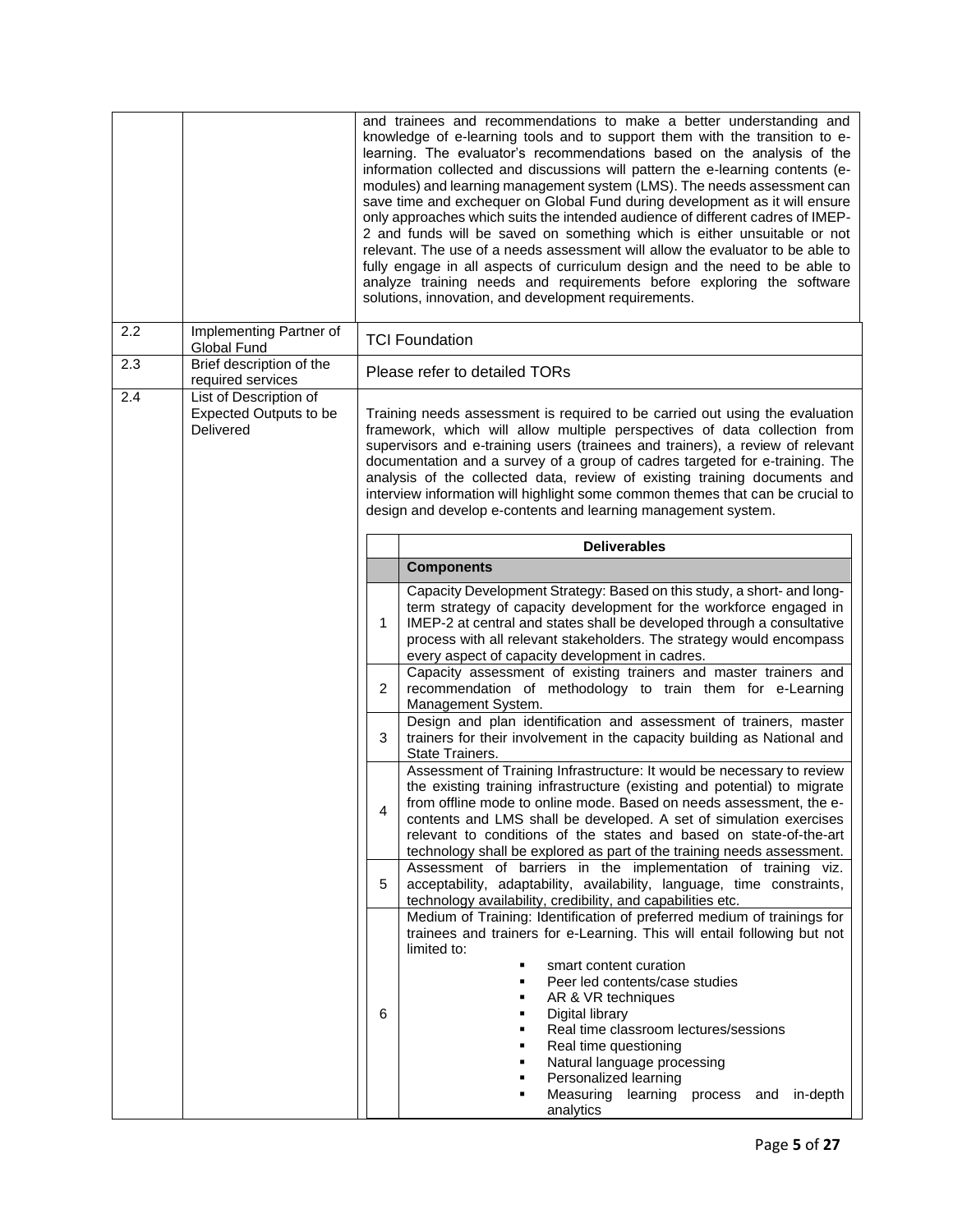|      |                                                      |                                                                      | Cadre wise preferential e-learning contents: text,<br>video, animation, gamification, audio, audio-<br>video etc. |                                                                         |                                                                                                                                                   |
|------|------------------------------------------------------|----------------------------------------------------------------------|-------------------------------------------------------------------------------------------------------------------|-------------------------------------------------------------------------|---------------------------------------------------------------------------------------------------------------------------------------------------|
|      |                                                      |                                                                      | Assessment methods                                                                                                |                                                                         |                                                                                                                                                   |
|      |                                                      |                                                                      |                                                                                                                   |                                                                         | Identification of preferred mode of trainees and trainers for e-learning                                                                          |
|      |                                                      | and LMS compatibility. This will entail following:                   |                                                                                                                   |                                                                         |                                                                                                                                                   |
|      |                                                      | Gadgets compatibility: computer, laptop, tab,<br>$\overline{7}$      |                                                                                                                   |                                                                         |                                                                                                                                                   |
|      |                                                      | mobile                                                               |                                                                                                                   |                                                                         |                                                                                                                                                   |
|      |                                                      | Platform compatibility: android, iOS, Linux,<br>$\bullet$<br>windows |                                                                                                                   |                                                                         |                                                                                                                                                   |
|      |                                                      |                                                                      |                                                                                                                   |                                                                         | Identification of preferred technology of trainees and trainers for e-                                                                            |
|      |                                                      | 8                                                                    |                                                                                                                   | Learning. This will entail Network, Bandwidth, Wifi, and Bluetooth etc. |                                                                                                                                                   |
|      |                                                      |                                                                      |                                                                                                                   |                                                                         | Sensitization of different stakeholder - The study shall also suggest the                                                                         |
|      |                                                      | 9                                                                    |                                                                                                                   | appropriate strategy for sensitizing trainers and trainees.             |                                                                                                                                                   |
|      |                                                      |                                                                      |                                                                                                                   |                                                                         | Strategy for Implementation and Quality Assurance: The study shall                                                                                |
|      |                                                      | 10                                                                   |                                                                                                                   |                                                                         | also suggest and develop the strategic framework and training plan for<br>the users. In addition, the indicators/ outcomes necessary for ensuring |
|      |                                                      |                                                                      |                                                                                                                   |                                                                         | the quality of the training shall also be specified in the needs                                                                                  |
|      |                                                      |                                                                      |                                                                                                                   | assessment.                                                             |                                                                                                                                                   |
|      |                                                      |                                                                      |                                                                                                                   |                                                                         |                                                                                                                                                   |
|      |                                                      |                                                                      |                                                                                                                   |                                                                         |                                                                                                                                                   |
| 2.5  | Person to supervise the                              |                                                                      |                                                                                                                   |                                                                         |                                                                                                                                                   |
|      | work/performance of the<br>service provider          |                                                                      |                                                                                                                   | National Coordinator (PR-2)                                             |                                                                                                                                                   |
| 2.6  | Frequency of reporting                               | Linked to deliverables mentioned in TORs                             |                                                                                                                   |                                                                         |                                                                                                                                                   |
| 2.7  | Progress<br>reporting                                | Electronic reports`                                                  |                                                                                                                   |                                                                         |                                                                                                                                                   |
|      | requirements                                         |                                                                      |                                                                                                                   |                                                                         |                                                                                                                                                   |
| 2.8  | Location<br>Training<br>of                           | S.No.<br><b>State</b><br><b>Region</b>                               |                                                                                                                   |                                                                         |                                                                                                                                                   |
|      | Needs Assessment                                     |                                                                      | 1.                                                                                                                | North Region                                                            | Uttarakhand                                                                                                                                       |
|      |                                                      |                                                                      | 2.                                                                                                                | East Region                                                             | Odisha                                                                                                                                            |
|      |                                                      |                                                                      | 3.                                                                                                                | West Region                                                             | Gujrat                                                                                                                                            |
|      |                                                      |                                                                      | 4.                                                                                                                | South                                                                   | Karnataka                                                                                                                                         |
|      |                                                      |                                                                      | 5.                                                                                                                | Central                                                                 | Chhattisgarh                                                                                                                                      |
|      |                                                      |                                                                      | 6.                                                                                                                | North-East Region                                                       | Tripura                                                                                                                                           |
| 2.9  | Expected<br>duration                                 |                                                                      |                                                                                                                   |                                                                         |                                                                                                                                                   |
|      | οf<br>work                                           |                                                                      |                                                                                                                   | February - May 2022                                                     |                                                                                                                                                   |
| 2.10 | Target start date                                    |                                                                      |                                                                                                                   | 25 February 2022                                                        |                                                                                                                                                   |
| 2.11 | Latest completion date                               |                                                                      | 31 May 2022                                                                                                       |                                                                         |                                                                                                                                                   |
| 2.12 | Travels expected                                     |                                                                      |                                                                                                                   | Travel as per requirement of TORs                                       |                                                                                                                                                   |
| 2.13 | Implementation schedule                              |                                                                      |                                                                                                                   |                                                                         |                                                                                                                                                   |
|      | indicating breakdown and<br>timing of activities/sub | Required                                                             |                                                                                                                   |                                                                         |                                                                                                                                                   |
|      | activities                                           |                                                                      |                                                                                                                   |                                                                         |                                                                                                                                                   |
| 2.14 | Names and curriculum                                 |                                                                      |                                                                                                                   |                                                                         |                                                                                                                                                   |
|      | vitae of individuals who                             | Required                                                             |                                                                                                                   |                                                                         |                                                                                                                                                   |
|      | will<br>be<br>involved<br>in                         |                                                                      |                                                                                                                   |                                                                         |                                                                                                                                                   |
| 2.15 | completing the services                              |                                                                      |                                                                                                                   |                                                                         |                                                                                                                                                   |
| 2.16 | Currency of proposal<br>Taxes on price proposal      |                                                                      | <b>Indian Rupees</b>                                                                                              | Inclusive of GST and all other kinds of taxes applicable in India       |                                                                                                                                                   |
| 2.17 | Validity<br>period<br>of                             | 90 days                                                              |                                                                                                                   |                                                                         |                                                                                                                                                   |
|      | proposals (counting for                              |                                                                      |                                                                                                                   |                                                                         | In exceptional circumstances, TCI Foundation may request the proposer to                                                                          |
|      | the last day of submission                           |                                                                      |                                                                                                                   |                                                                         | extend the validity of the proposal beyond what has been initially indicated in                                                                   |
|      | of quotes)                                           |                                                                      |                                                                                                                   |                                                                         | this RFP. The Proposer shall then confirm the extension in writing without any                                                                    |
|      |                                                      |                                                                      |                                                                                                                   | modification what soever on the proposal.                               |                                                                                                                                                   |
| 2.18 | <b>Partial Quotes</b>                                |                                                                      | Not permitted                                                                                                     |                                                                         |                                                                                                                                                   |
| 2.19 | <b>Payment Terms</b>                                 |                                                                      |                                                                                                                   |                                                                         |                                                                                                                                                   |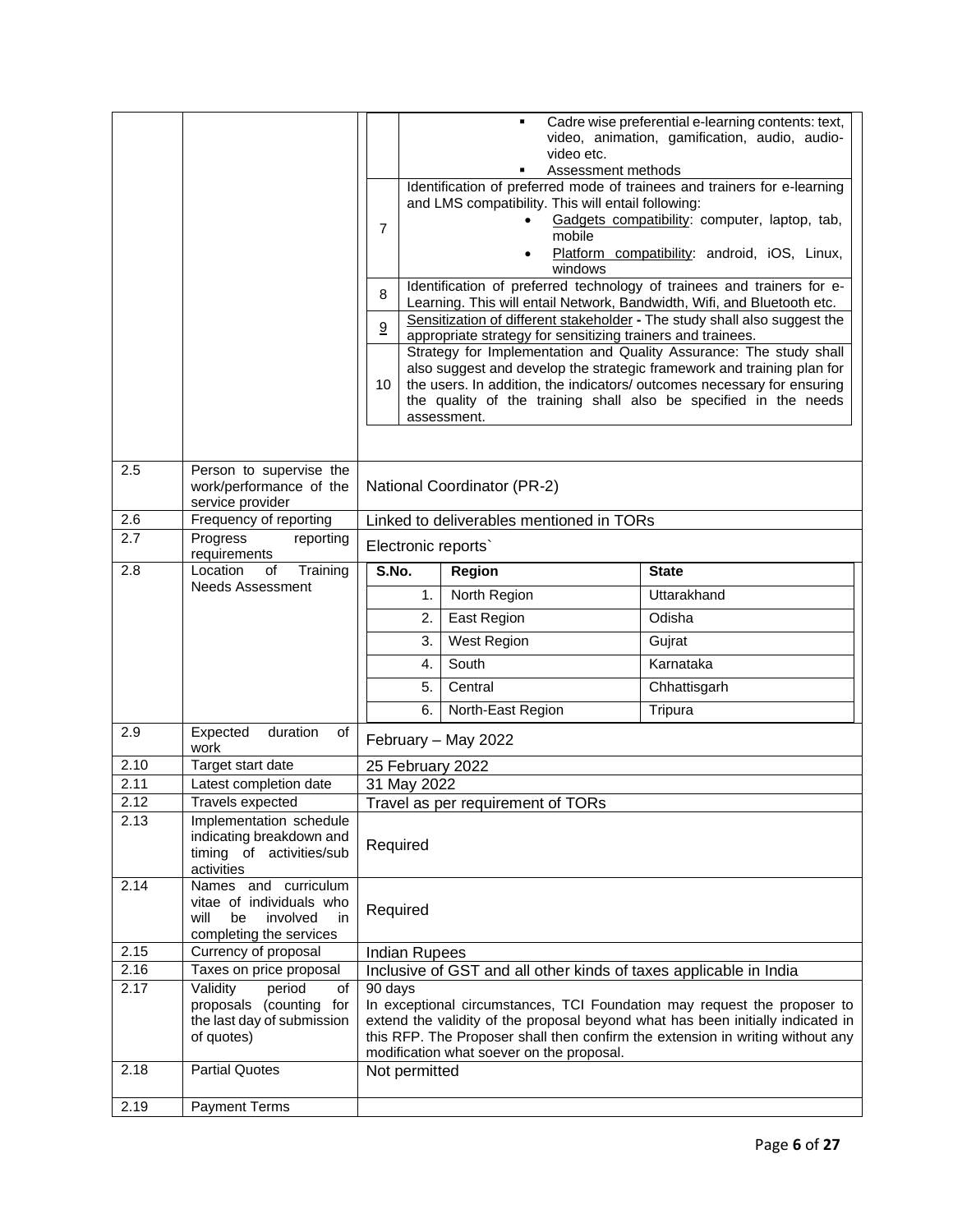|      |                                                                             |                                                                                                                                                                                                                                                                                                                                                                                                                                                                                                                                                                                                                                                                 | <b>Disbursements</b>       | Verifiable Criteria                                                                                                                                                                                        | Amount<br>Percentage                |
|------|-----------------------------------------------------------------------------|-----------------------------------------------------------------------------------------------------------------------------------------------------------------------------------------------------------------------------------------------------------------------------------------------------------------------------------------------------------------------------------------------------------------------------------------------------------------------------------------------------------------------------------------------------------------------------------------------------------------------------------------------------------------|----------------------------|------------------------------------------------------------------------------------------------------------------------------------------------------------------------------------------------------------|-------------------------------------|
|      |                                                                             | I.                                                                                                                                                                                                                                                                                                                                                                                                                                                                                                                                                                                                                                                              | <b>First Payment</b>       | Receipt of draft report on Training<br>Needs<br>Assessment<br>as<br>per<br>deliverables mentioned at 2.4                                                                                                   | 40%<br>of<br>the<br>contract value. |
|      |                                                                             | Ш                                                                                                                                                                                                                                                                                                                                                                                                                                                                                                                                                                                                                                                               | Second Payment             | Receipt of revised draft report<br>with inclusion of inputs from<br>stakeholders on Training Needs<br>Assessment as per deliverables<br>mentioned at 2.4                                                   | of the<br>30%<br>contract value.    |
|      |                                                                             | Ш                                                                                                                                                                                                                                                                                                                                                                                                                                                                                                                                                                                                                                                               | <b>Third Payment</b>       | Receipt of final & professionally<br>designed approved report on<br>Training Needs Assessment as<br>per deliverables mentioned at 2.4                                                                      | 20%<br>of<br>the<br>contract value. |
|      |                                                                             | IV                                                                                                                                                                                                                                                                                                                                                                                                                                                                                                                                                                                                                                                              | Fourth Payment             | Receipt of soft copy (pdf and<br>open-source files) in print format<br>of final & professionally designed<br>approved report on Training<br>Needs Assessment<br>as<br>per<br>deliverables mentioned at 2.4 | 10%<br>of<br>the<br>contract value. |
| 2.23 | Person(s) to<br>review/inspect/approve<br>outputs                           |                                                                                                                                                                                                                                                                                                                                                                                                                                                                                                                                                                                                                                                                 | (NCVBDC) & TCI Foundation. | Designated officials of National Centre for Vector Borne Diseases Control                                                                                                                                  |                                     |
| 2.24 | Person(s) to authorize<br>completed services and<br>disbursement of payment | National Coordinator or higher authority.                                                                                                                                                                                                                                                                                                                                                                                                                                                                                                                                                                                                                       |                            |                                                                                                                                                                                                            |                                     |
| 2.25 | Type of contract to be<br>signed                                            | <b>Contract for services</b>                                                                                                                                                                                                                                                                                                                                                                                                                                                                                                                                                                                                                                    |                            |                                                                                                                                                                                                            |                                     |
| 2.26 | Criteria for contract<br>award                                              | Compliance on preliminary examination of proposals.<br>$\bullet$<br>Compliance on essential eligibility/qualification requirements.<br>Highest combined score (based on 70% technical offer and 30%<br>financial offer), minimum score to pass in technical evaluation is 70%.<br>Full acceptance of TCI Foundation General Terms and Conditions<br>$\bullet$<br>(GTC). This is a mandatory criterion and cannot be deleted<br>regardless of the nature of the services required.<br><b>Non</b><br>acceptance of the GTC may be grounds for the rejection of the<br>Proposal.                                                                                   |                            |                                                                                                                                                                                                            |                                     |
| 2.27 | Criteria for preliminary<br>examination of proposals                        | Technical proposal is submitted separately from Financial Proposal<br>٠<br>Financial proposals must be submitted in a separate sealed<br>envelope, if not, the proposal will get rejected. Further, please do<br>not disclose your price anywhere other than in the financial<br>proposal, else proposal will get disqualified.<br>Proposals received other than sealed envelopes shall be<br>$\bullet$<br>summarily rejected.<br>Latest Certificate of Registration of Business submitted Is the Offeror,<br>$\bullet$<br>or any of its joint venture members.<br>Copy of PAN and TAN/TIN.<br>$\bullet$<br>Balance sheet of previous three years.<br>$\bullet$ |                            |                                                                                                                                                                                                            |                                     |
| 2.28 | Criteria for essential<br>eligibility/qualification                         | At least five years of experience in working in public health sector.<br>1.<br>Service provider should have at least 3 years of experience in<br>2.<br>training needs assessment of public health sector.<br>Service provider should have experience of working with central/state<br>3.<br>or national/international development agencies in most recent three<br>years.<br>Financials: Annual turnover of minimum one crore Indian rupees<br>4.<br>(Rs. 1,000,0000).                                                                                                                                                                                          |                            |                                                                                                                                                                                                            |                                     |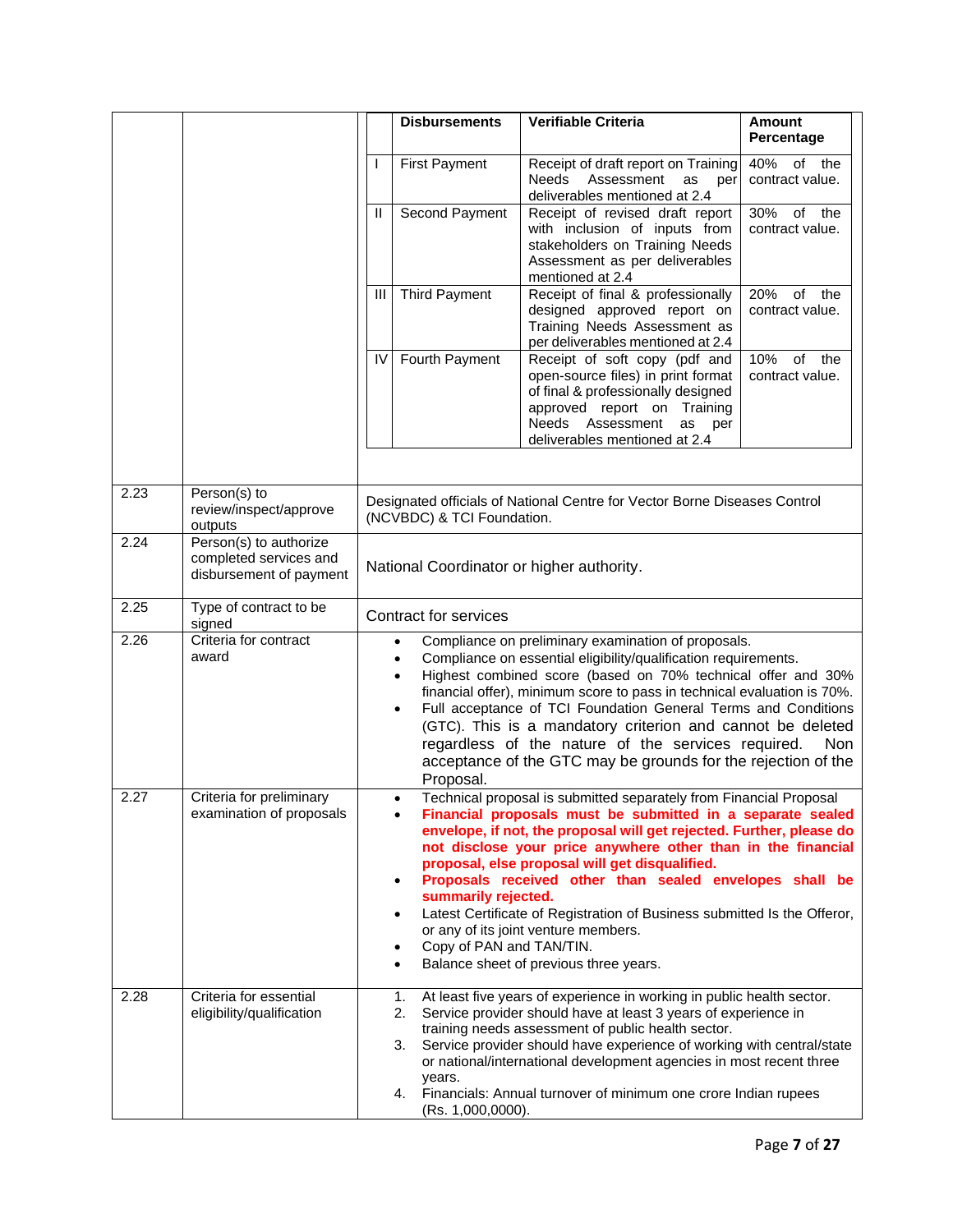|      |                                             | Notes:<br>If bidders do not meet any of the above-listed criteria, the proposals<br>$\bullet$<br>will not be considered for further evaluation.<br>Bidders meeting the above listed criteria are required to submit<br>$\bullet$<br>evidence (details / documents) in support otherwise the proposal may<br>be disqualified.                                                                                                                                                                                                                                                                              |
|------|---------------------------------------------|-----------------------------------------------------------------------------------------------------------------------------------------------------------------------------------------------------------------------------------------------------------------------------------------------------------------------------------------------------------------------------------------------------------------------------------------------------------------------------------------------------------------------------------------------------------------------------------------------------------|
| 2.29 | Criteria for the<br>assessment of proposals | TCI Foundation shall adopt Two Bid System<br><b>Technical Bid</b><br><b>Financial Bid</b><br>The Bidders whose technical bids are found as qualified shall be short listed for<br>commercial evaluation. TCI Foundation reserves the right to open the<br>commercial bid on a pre-decided date and time in the presence of the<br>representatives of the Bidders, if they (Bidders) desires to present on the dates<br>of bids opening.                                                                                                                                                                   |
|      |                                             | <b>Technical Proposal (70%)</b>                                                                                                                                                                                                                                                                                                                                                                                                                                                                                                                                                                           |
|      |                                             | PART I: Technical Approach and Methodology with Detailed Work Plan:<br>The Bidder agency should submit the contract copies of similar kind of projects<br>completed by them in the last five years with completion certificate issued by<br>the awarding agency. The Bidder must submit documentary evidence in support<br>of facts/claims submitted/made in response to this RFP.                                                                                                                                                                                                                        |
|      |                                             | The Bidder agency must not have been blacklisted/ debarred/ suspended/<br>banned by government/ corporate/ development agency/organization neither in<br>India nor in any other country.                                                                                                                                                                                                                                                                                                                                                                                                                  |
|      |                                             | 1.<br>Brief description of the organization/agency's capability experience in<br>similar projects in public health sector (20 marks will be awarded<br>based on section 2.28)                                                                                                                                                                                                                                                                                                                                                                                                                             |
|      |                                             | 2.<br>Appropriateness of the proposal to the condition with specified plan,<br>proposed methodology, compliance with specification, quality<br>assurance procedures, and timeliness of the implementation plan and<br>risk mitigation plans (25 marks).                                                                                                                                                                                                                                                                                                                                                   |
|      |                                             | PART II: Management and Staffing Plan: (25 marks)<br>Bidder agency should have availability of key professionals with experience<br>preferably in public health sector. The agency should have personnel having<br>previous documented experience of similar project(s).                                                                                                                                                                                                                                                                                                                                  |
|      |                                             | <b>Experience</b>                                                                                                                                                                                                                                                                                                                                                                                                                                                                                                                                                                                         |
|      |                                             | Team leader should have at least 10 years of experience in the public<br>3.<br>health sector with at least three years in training needs assessment.<br>E-learning expert with at least 5 years of experience. Preference will<br>4.<br>be given to the expertise in public health sector.<br>5.<br>Field investigators/Surveyors with three-year experience in needs<br>assessment in public health sector.<br>Data processing expert with at least 5 years of experience in handling<br>6.<br>large volume of data and its processing, preferentially public health<br>survey/filed investigation data. |
|      |                                             | <b>Financial Proposal (30%)</b>                                                                                                                                                                                                                                                                                                                                                                                                                                                                                                                                                                           |
|      |                                             | To be computed as a ratio of the proposal's offer to the lowest price<br>7.<br>among the proposals received by TCI Foundation.                                                                                                                                                                                                                                                                                                                                                                                                                                                                            |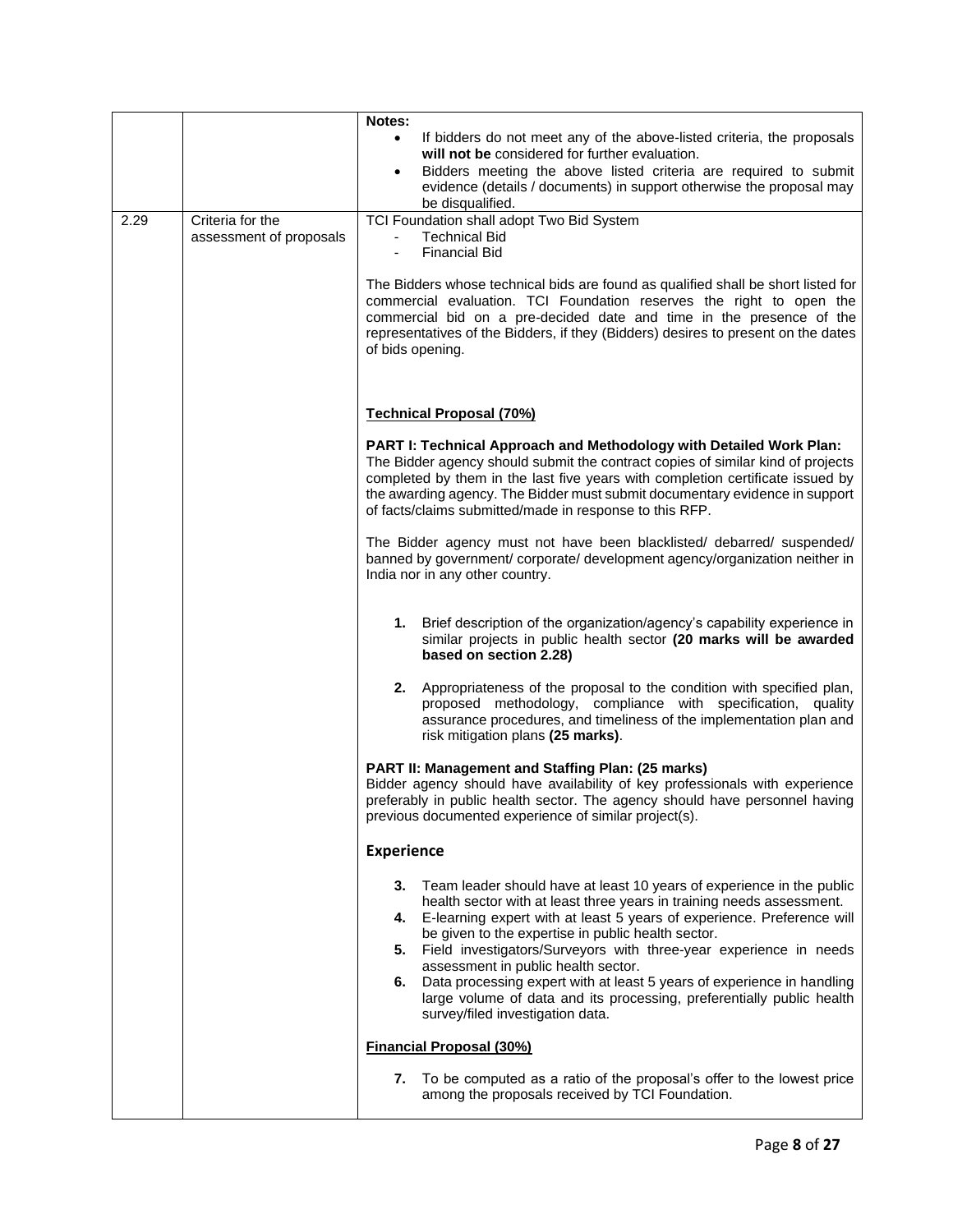| 2.30 | <b>TCI Foundation will</b><br>award the contract to | One and only one service provider; sub-contract not allowed.                                                                                                                                                                                    |                                                                                                                                                                                                                                                                                                                                                                                                                          |  |  |  |
|------|-----------------------------------------------------|-------------------------------------------------------------------------------------------------------------------------------------------------------------------------------------------------------------------------------------------------|--------------------------------------------------------------------------------------------------------------------------------------------------------------------------------------------------------------------------------------------------------------------------------------------------------------------------------------------------------------------------------------------------------------------------|--|--|--|
| 2.31 | Deadline of bid                                     |                                                                                                                                                                                                                                                 |                                                                                                                                                                                                                                                                                                                                                                                                                          |  |  |  |
|      | submission                                          | Date of Issue of RFP                                                                                                                                                                                                                            | 02 February 2022                                                                                                                                                                                                                                                                                                                                                                                                         |  |  |  |
|      |                                                     | Last date for submission of bid(s)                                                                                                                                                                                                              | 16 February 2022 (5:30PM)                                                                                                                                                                                                                                                                                                                                                                                                |  |  |  |
|      |                                                     | Date of opening of technical bis(s)                                                                                                                                                                                                             | 18 February 2022                                                                                                                                                                                                                                                                                                                                                                                                         |  |  |  |
|      |                                                     | Date of opening of commercial bids                                                                                                                                                                                                              | 21 February 2022                                                                                                                                                                                                                                                                                                                                                                                                         |  |  |  |
|      |                                                     | Execution of agreement                                                                                                                                                                                                                          | 25 February 2022                                                                                                                                                                                                                                                                                                                                                                                                         |  |  |  |
|      |                                                     |                                                                                                                                                                                                                                                 | (note that time zone indicated is Indian Standard Time zone).                                                                                                                                                                                                                                                                                                                                                            |  |  |  |
|      |                                                     | <b>PLEASE NOTE: -</b>                                                                                                                                                                                                                           |                                                                                                                                                                                                                                                                                                                                                                                                                          |  |  |  |
|      |                                                     | TCI Foundation will not accept any bid after closing date and<br>time. It is the responsibility of the bidder to make sure bids are<br>submitted within this deadline.                                                                          |                                                                                                                                                                                                                                                                                                                                                                                                                          |  |  |  |
| 2.34 | <b>Contact Person for</b>                           | Namita Mehra                                                                                                                                                                                                                                    |                                                                                                                                                                                                                                                                                                                                                                                                                          |  |  |  |
|      | <b>Inquiries</b><br>(Written inquiries only)        | Manager Establishment & Procurement                                                                                                                                                                                                             |                                                                                                                                                                                                                                                                                                                                                                                                                          |  |  |  |
|      |                                                     | Email: npmu@tcifindia.org                                                                                                                                                                                                                       |                                                                                                                                                                                                                                                                                                                                                                                                                          |  |  |  |
|      |                                                     | Any delay in TCI Foundation's response shall be not used as a reason<br>for extending the deadline for submission, unless TCI Foundation<br>determines that such an extension is necessary and communicates a<br>new deadline to the Proposers. |                                                                                                                                                                                                                                                                                                                                                                                                                          |  |  |  |
| 2.35 | Who can apply                                       | Proposals are invited from the institutions/organizations only.<br>Proposal submitted by Individuals will not be accepted.                                                                                                                      |                                                                                                                                                                                                                                                                                                                                                                                                                          |  |  |  |
| 2.36 | Amendments, if any                                  | (i)<br>amendment.                                                                                                                                                                                                                               | At any time prior to the last date of submission of Bids, TCI<br>Foundation for any reason, may modify this RFP Document, by                                                                                                                                                                                                                                                                                             |  |  |  |
|      |                                                     | (ii)<br>www.tcifindia.org.                                                                                                                                                                                                                      | The amendment will be posted on official website of TCI Foundation                                                                                                                                                                                                                                                                                                                                                       |  |  |  |
|      |                                                     | (iii)<br>submission of Bids.                                                                                                                                                                                                                    | Bidder agency must ensure that such clarifications have been<br>considered by them before submitting the bid. TCI Foundation will<br>not have any responsibility in case some omission is done by any<br>Bidder agency. To allow prospective Bidder agency reasonable time<br>in which to take the amendment into account in preparing their Bids,<br>TCI Foundation, at its discretion, may extend the deadline for the |  |  |  |
| 2.37 | Language                                            | Foundation shall be written in English.                                                                                                                                                                                                         | The bid prepared by the Bidder agency as well as all correspondence and<br>documents relating to the bid exchanged by the Bidder agency and TCI                                                                                                                                                                                                                                                                          |  |  |  |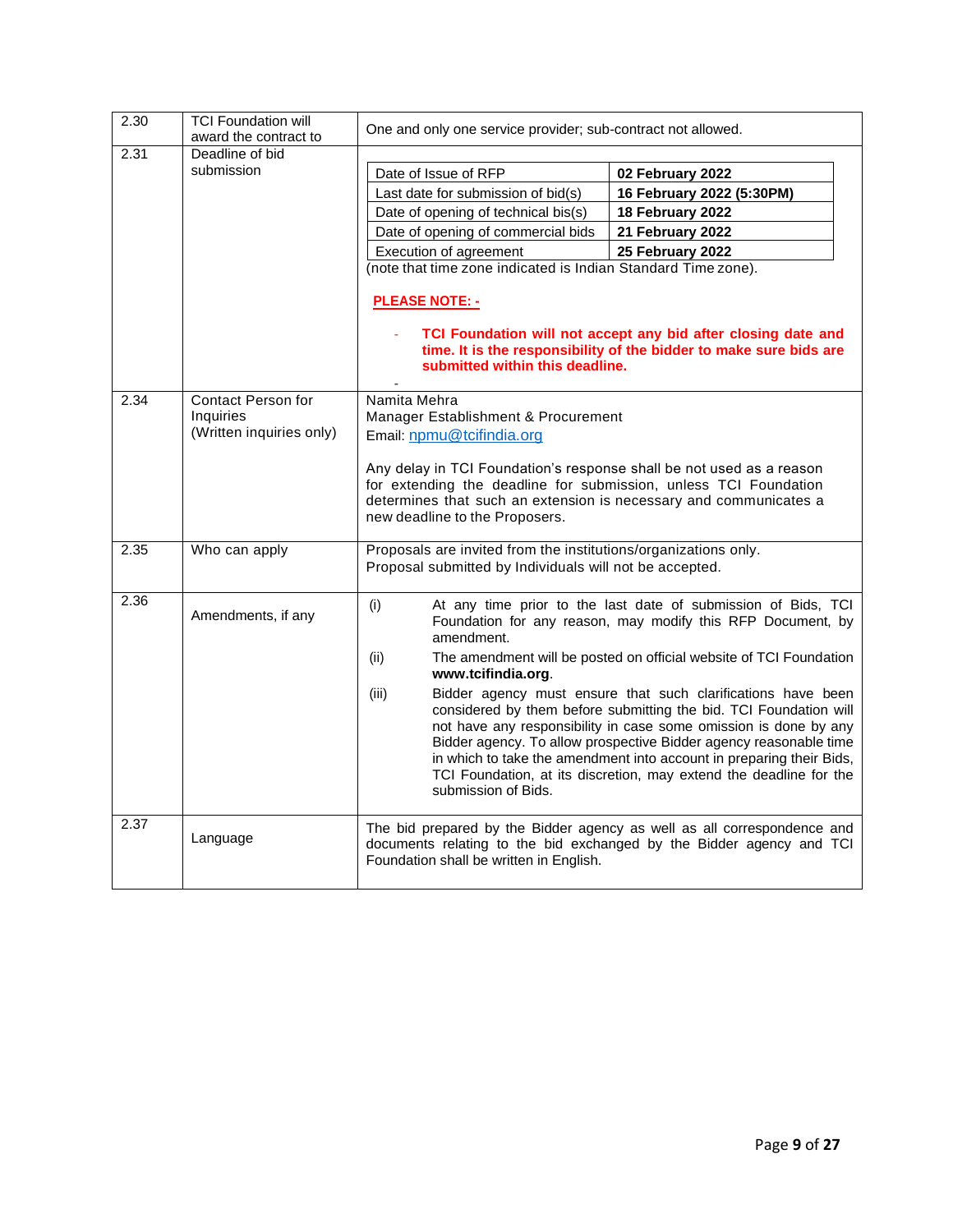## **Annexure-I**

# **TERMS OF REFERENCE (TORs)**

#### **A) Background**

India has made significant advances in addressing malaria in recent years. Although the country accounted for 85% of the total malaria incidence in the South-East Asia Region in the World Malaria Report 2018, the most recent report (2019) indicates that there was a reduction of 2.6 million malaria cases in 2018 compared to 2017. Achievements in malaria mortality and morbidity remain fragile (e.g. an increase in cases and deaths in 2014; and in 1976, a massive resurgence of malaria was attributed to inadequate health infrastructure and diminishing monitoring and logistics in many parts of the country). The gains achieved to date need to be sustained, and in line with India's goal of eliminating malaria by 2030.

The main goal of the Intensified Malaria Elimination Project (IMEP-2) is to eliminate malaria (zero indigenous cases) throughout the entire country by 2030, to maintain malaria free status and prevent re-introduction. The objective of the framework was to eliminate malaria from 15 low endemic states/UTs by 2020, from moderate endemic states by 2022, ultimately eliminate malaria from the country by 2027 and sustain zero transmission till 2030 for proceeding for WHO certification.

Unlike other countries where there are designated malaria control programs, the National Centre for Vector Borne Diseases Control (NCVBDC) has a broad mandate for all vector borne diseases in India. While this is a strength in terms of enhancement of the integrated approach in prevention of vector borne diseases/infection, this also creates a challenge for translation of the malaria elimination agenda at state and peripheral levels. The trained workforce is critical component of malaria elimination project in India. Pushing towards pre-elimination and elimination in high burden states requires building on critical human resources at the implementation and service delivery level.

The objective of the project "Saksham" awarded by the Global Fund (GFATM) to TCI Foundation (Principal Recepient-2) is to ensure effective capacity building of workforce engaged under Intensified Malaria Elimination Program (IMEP-2). It is envisaged to develop a national training portal of NCVBDC to impart workforce e-training to nearly 1.7 million workforce engaged in the malaria elimination project in all states to improve overall implementation of anti-malaria interventions in India.

Needs assessment is one of the critical components of designing the e-Learning platform and e-contents development on transition of conventional classroom training to contemporary online capacity building of nearly 1.7 million workforce engaged in IMEP-2 in India, through single window interface using Learning Management System (LMS) under the Digital India Initiative.

As an innovative approach, e-Learning demands a paradigm shift not only from the learners, but also from the instructors, trainers, administrators, technicians, and other support staff. In e-Learning implementation and to create an open, flexible, and distributed learning environment, the e-Learning program developer also need inputs on important issues related to the various dimensions of e-Learning environments.

This assessment process will also be a kind of "bridge" to address the disparities existing in the language and capacity with respect to the learners' needs. To that end, the e-Learning program developers needs to study thorough, carefully considered, and well-planned needs assessment. This will also help to evaluate, determine, or decide the learners' needs to adopt the e-Learning system.

The needs assessment will determine if the move to e-learning is in line with strategic framework, implementation plans and pedagogical thinking. It will determine the motivation and engagement prospects of supervisors, trainers and trainees and recommendations to make a better understanding and knowledge of e-learning tools and to support them with the transition to e-learning. The evaluator's recommendations based on the analysis of the information collected and discussions will pattern the e-learning contents (e-modules) and learning management system (LMS). The needs assessment can save time and exchequer on Global Fund during development as it will ensure only approaches which suits the intended audience of different cadres of IMEP-2 and funds will be saved on something which is either unsuitable or not relevant. The use of a needs assessment will allow the evaluator to be able to fully engage in all aspects of curriculum design and the need to be able to analyze training needs and requirements before exploring the software solutions, innovation, and development requirements.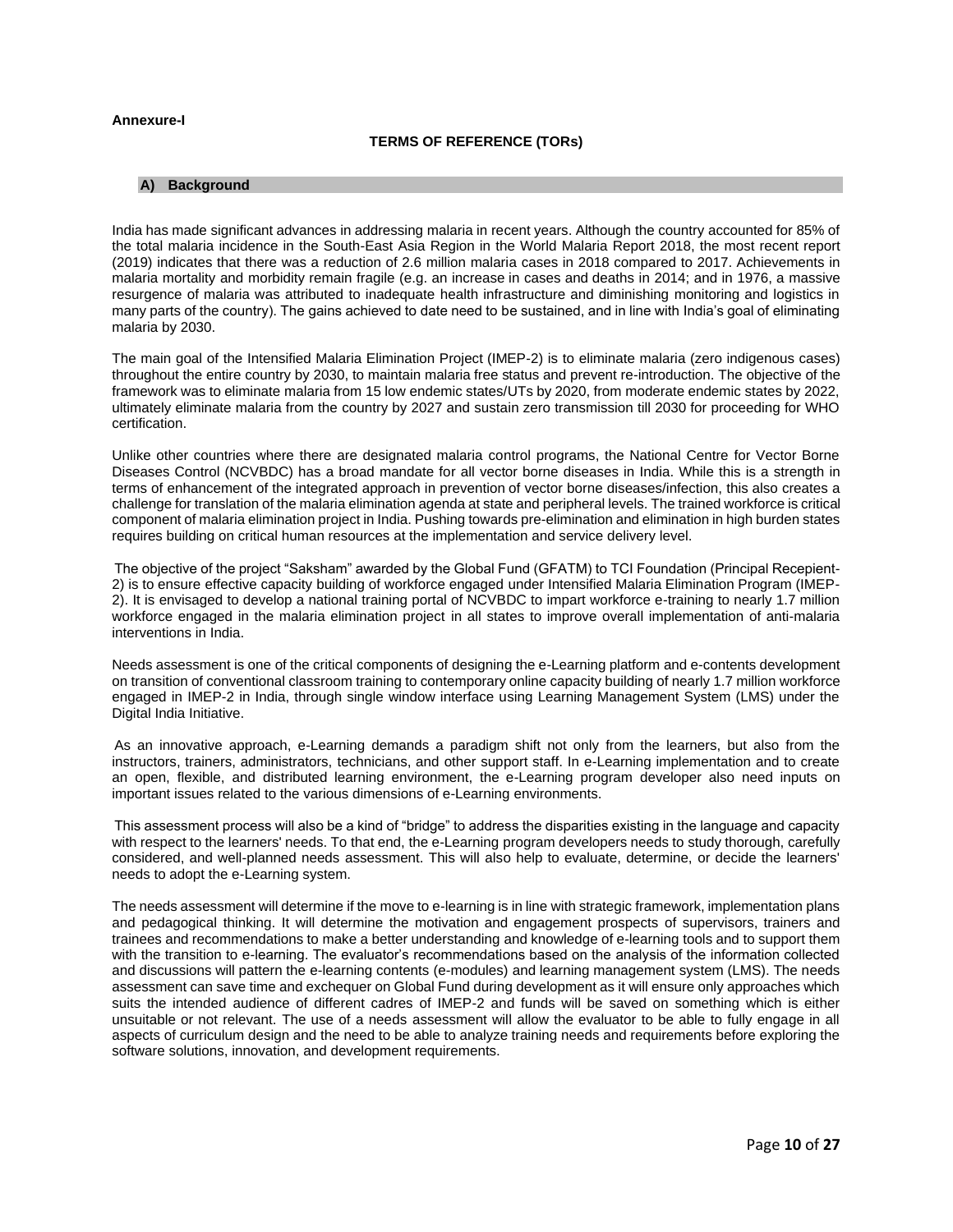## **B) Objective**

The key objective of the project is to develop, design and conduct training needs assessment in six regional states on transition of classroom based off-line training to e-Training through Learning Management System (LMS) for the workforce engaged in Intensified Malaria Elimination Project (IMEP-2) across all over India. Following are indicative requirements to conduct training needs assessment.

- 1. Identification of specific environmental issues/concerns in different cadres and demographic regions with respect to acceptability and adaptability towards e-Learning mode.
- 2. Identification of knowledge and skills of workforce to adapt e-learning management system (LMS), including strengths, weaknesses and opportunities and threats, essential to maximize effectiveness of trainings imparted.
- 3. Identification of most appropriate delivery mechanisms for e-Learning.
- 4. Identification of the factors leading to hindrances in updating professional knowledge during emergent local outbreaks.
- 5. Development of strategic framework for the implementation of training.

The indicative activities to commence the training needs assessment are as follows:

- a. Conduct desk research and analyze all available training resources, training conducted previously and their outcome, status of availability of national and state trainers,
- b. Carry out stakeholder consultation.
- c. Based on this exercise; develop comprehensive training needs assessment framework and questionnaire and to get it approved from National Vector Borne Diseases Control Centre (NCVBDC) through TCI Foundation.
- d. Conduct training needs assessment, data management and analysis, draw out the inference.

#### **C) Scope of Work**

#### **1. Framework**

Training needs assessment is required to be carried out using the evaluation framework, which will allow multiple perspectives of data collection from supervisors and e-training users (trainees and trainers), a review of relevant documentation and a survey of a group of cadres targeted for e-training. The analysis of the collected data, review of existing training documents and interview information will highlight some common themes that can be crucial to design and develop e-contents and learning management system.

#### **2. Regional States**

Training needs assessment shall be required to take place in following six states to represent the regions and their demographic needs. The sample size should be statistically significant, distributed across the states mentioned below covering both high prevalence and controlled districts. The study will include randomly selected all cadre workforce engaged in IMEP-2 at sub-centres, PHC, CHC, Sub-District, District, State and National level.

| S.No. | Region            | <b>State</b> |
|-------|-------------------|--------------|
| ι.    | North Region      | Uttarakhand  |
| 2.    | East Region       | Odisha       |
| 3.    | West Region       | Guirat       |
| 4.    | South             | Karnataka    |
| 5.    | Central           | Chhattisgarh |
| 6.    | North-East Region | Tripura      |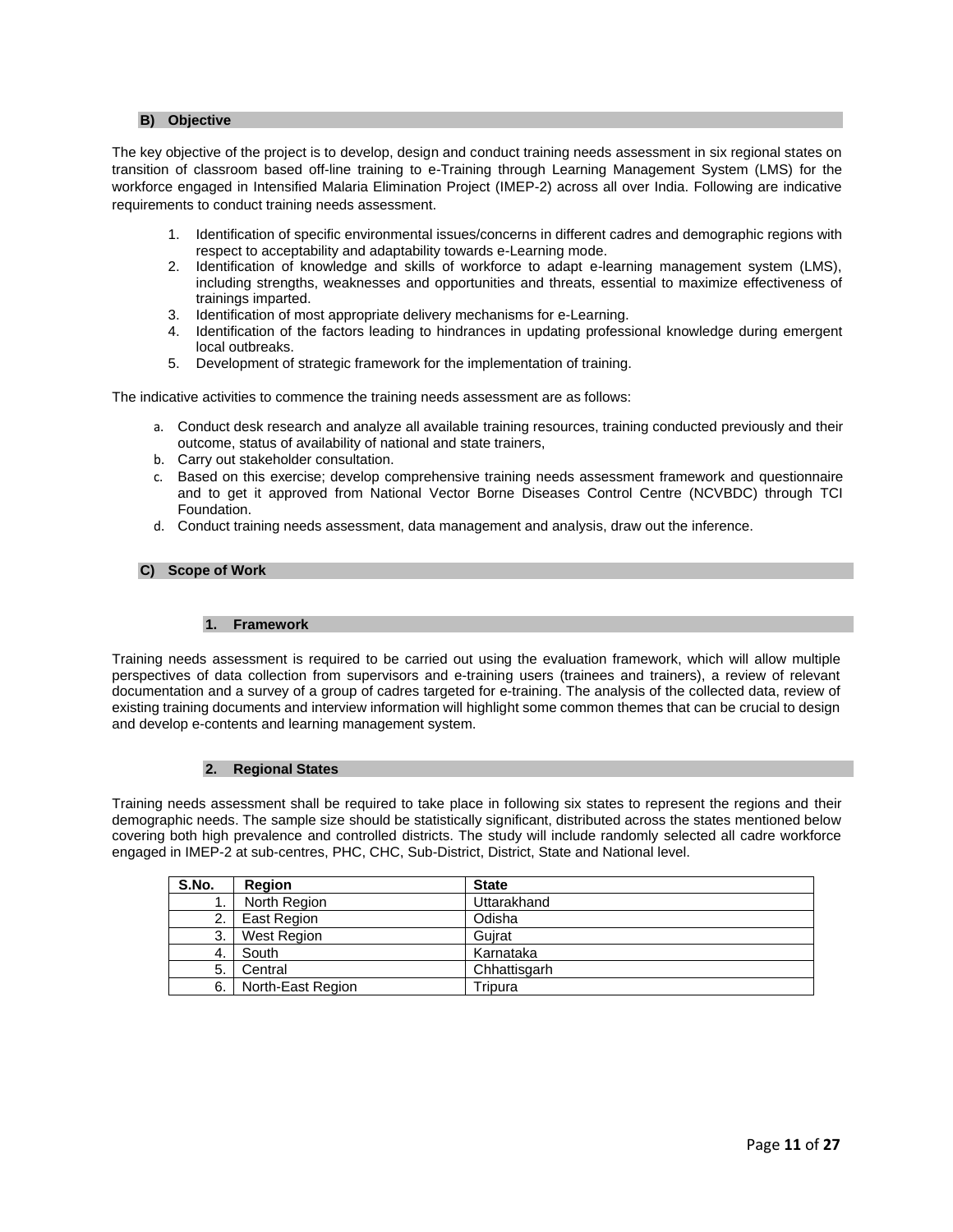## **3. Cadres**

The training needs assessment will be focused on cadre workforce including private practitioners engaged in malaria elimination project, mentioned below:

- 1. National and State Consultants
- 2. District Malaria Officers and Medical Officers
- 3. District Vector Borne Diseases Consultants/Specialists
- 4. Entomologists/Insect Collectors
- 5. Lab Technicians
- 6. Malaria Technical Supervisors/Health Inspectors/Health Supervisors
- 7. Multipurpose Workers/ANM/ASHA/Anganwadi Workers
- 8. Private Sector Healthcare Staff

#### **4. Work Plan**

The consulting agency shall provide detailed methodology, implementation process, questionnaire, data collection methods, data analysis and to infer the conclusion and best possible solutions for acceptability of e-Learning by the users (trainers and trainees).

#### **5. Methodology**

The suggested methodology that may be followed but not limited to:

- a) Consult existing studies and previous assessments.
- b) Develop compendium of various guidelines, notifications and operating procedures issued time to time for staff training engaged in malaria prevention & control/elimination program by central and state governments.
- c) Facilitate meetings with stakeholders.
- d) Design questionnaires and tools for surveys and needs assessment.<br>
e) Data collection process through desk reviews, field data investigat
- Data collection process through desk reviews, field data investigations, facility-based interviews, focus group discussions, in-depth interviews, assessment tool for e-learning adaptability, workshop/consultation with others.
- f) Consolidate the findings.
- g) Prepare recommendations pertaining to all functions and stakeholders.
- h) Prepare draft needs assessment report for presentation to TCI Foundation & NCVBDC
- i) Submission of training implementation strategy and final content chapters which need to be covered through the online LMS.
- j) Submission of final needs assessment report to TCI Foundation

# **6. Selection of Target Respondents/Sampling**

The data collectors shall obtain responses of trainees, trainers and supervisors representing all cadres and sectors. Assessment shall include training needs assessment of each category of workforce, district specific, health facility specific assessment and broader training needs assessment. It is expected that the assessment will be undertaken in a highly participatory manner with detailed consultations at state, district, sub district and local levels. The agency will submit a detailed methodology and work plan incorporating above directions as part of their technical proposal submission. Following stakeholders have been identified for inclusion in the needs assessment:

- a) Consultant- National & State level
- b) District Malaria Officer & Medical Officer
- c) District VBD Consultant/Specialist
- d) Entomologist / Insect Collector
- e) Lab Technician
- f) Malaria Technical Supervisor/Malaria Inspector/Health Inspector/Health Supervisor
- g) Multipurpose worker/ANM/ASHA/Anganwadi Worker
- h) Private Practitioners (Doctors and Healthcare staff)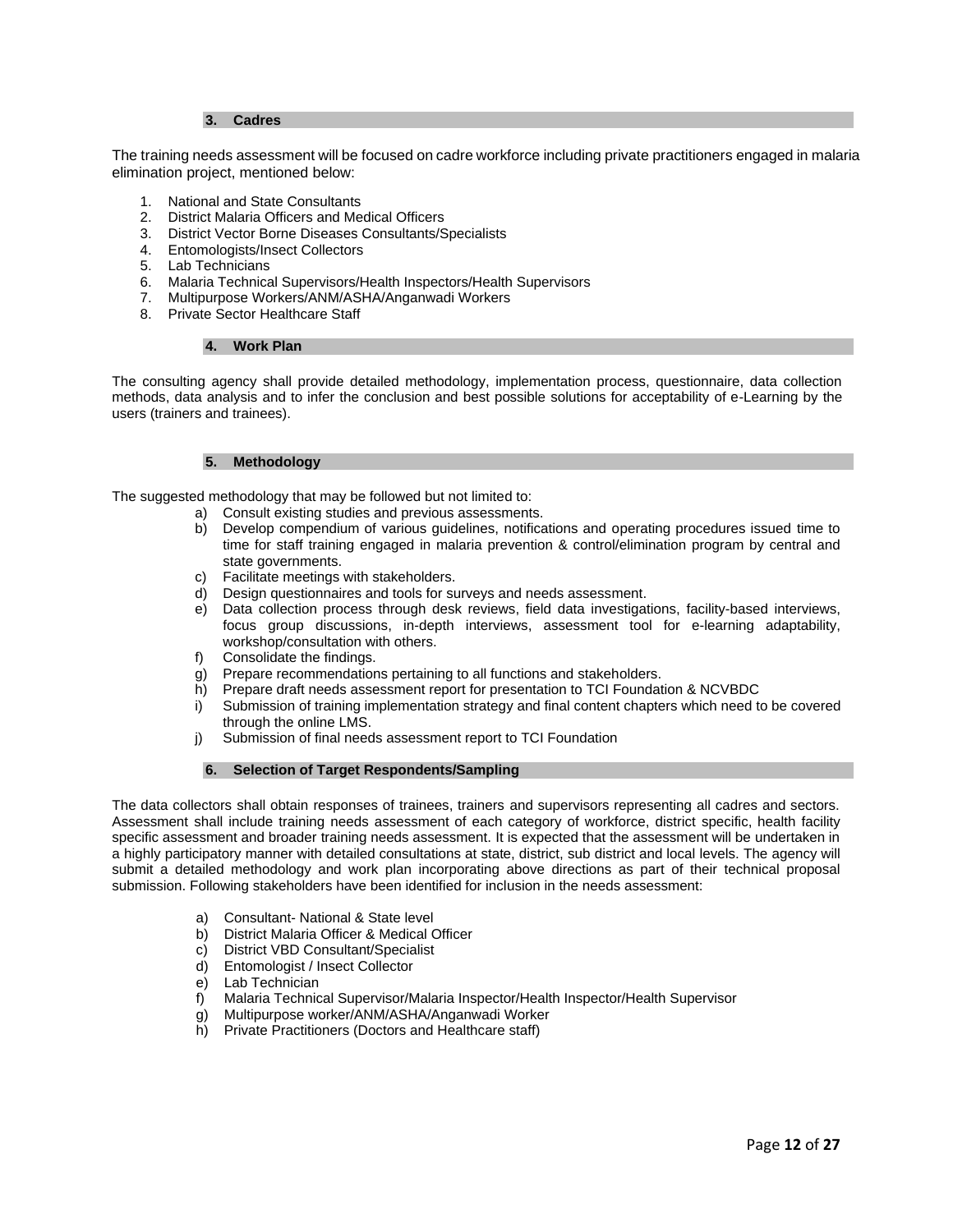# **7. Survey & Data Collection**

Data shall be collected by contacting responders (trainees, trainers, and supervisors) in accordance with the developed methodology based upon identified number of respondents.

#### **8. Data Analysis**

Data analysis shall help in identification of training needs, particularly focusing on objectives of the assessment.

#### **D) Reporting**

The report shall outline key findings of the data collected and will include variance assessment and recommendations for consideration in the designing of learning management system (LMS) and e-contents development.

# **E) Expected Deliverables**

|                | <b>Deliverables</b>                                                                                                                                                                                                                                                                                                                                                                                                                                                                                                                                                                                                                        |  |  |  |  |
|----------------|--------------------------------------------------------------------------------------------------------------------------------------------------------------------------------------------------------------------------------------------------------------------------------------------------------------------------------------------------------------------------------------------------------------------------------------------------------------------------------------------------------------------------------------------------------------------------------------------------------------------------------------------|--|--|--|--|
|                | <b>Components</b>                                                                                                                                                                                                                                                                                                                                                                                                                                                                                                                                                                                                                          |  |  |  |  |
| 1              | Capacity Development Strategy: Based on this study, a short- and long-term strategy of capacity development<br>for the workforce engaged in IMEP-2 at central and states shall be developed through a consultative process<br>with all relevant stakeholders. The strategy would encompass every aspect of capacity development in<br>cadres.                                                                                                                                                                                                                                                                                              |  |  |  |  |
| $\overline{2}$ | Capacity assessment of existing trainers and master trainers and recommendation of methodology to train<br>them for e-Learning Management System.                                                                                                                                                                                                                                                                                                                                                                                                                                                                                          |  |  |  |  |
| 3              | Design and plan identification and assessment of trainers, master trainers for their involvement in the capacity<br>building as National and State Trainers.                                                                                                                                                                                                                                                                                                                                                                                                                                                                               |  |  |  |  |
| 4              | Assessment of Training Infrastructure: It would be necessary to review the existing training infrastructure<br>(existing and potential) to migrate from offline mode to online mode. Based on needs assessment, the e-<br>contents and LMS shall be developed. A set of simulation exercises relevant to conditions of the states and<br>based on state-of-the-art technology shall be explored as part of the training needs assessment.                                                                                                                                                                                                  |  |  |  |  |
| 5              | Assessment of barriers in the implementation of training viz. acceptability, adaptability, availability, language,<br>time constraints, technology availability, credibility, and capabilities etc.                                                                                                                                                                                                                                                                                                                                                                                                                                        |  |  |  |  |
| 6              | Medium of Training: Identification of preferred medium of trainings for trainees and trainers for e-Learning.<br>This will entail following but not limited to:<br>smart content curation<br>Peer led contents/case studies<br>AR & VR techniques<br>Digital library<br>٠<br>Real time classroom lectures/sessions<br>٠<br>Real time questioning<br>٠<br>Natural language processing<br>٠<br>Personalized learning<br>٠<br>Measuring learning process and in-depth analytics<br>٠<br>Cadre wise preferential e-learning contents: text, video, animation, gamification, audio,<br>$\blacksquare$<br>audio-video etc.<br>Assessment methods |  |  |  |  |
| $\overline{7}$ | Identification of preferred mode of trainees and trainers for e-learning and LMS compatibility. This will entail<br>following:<br>Gadgets compatibility: computer, laptop, tab, mobile<br>$\bullet$<br>Platform compatibility: android, iOS, Linux, windows<br>$\bullet$                                                                                                                                                                                                                                                                                                                                                                   |  |  |  |  |
| 8              | Identification of preferred technology of trainees and trainers for e-Learning. This will entail Network,<br>Bandwidth, Wifi, and Bluetooth etc.                                                                                                                                                                                                                                                                                                                                                                                                                                                                                           |  |  |  |  |
| 9              | Sensitization of different stakeholder - The study shall also suggest the appropriate strategy for sensitizing<br>trainers and trainees.                                                                                                                                                                                                                                                                                                                                                                                                                                                                                                   |  |  |  |  |
| 10             | Strategy for Implementation and Quality Assurance: The study shall also suggest and develop the strategic<br>framework and training plan for the users. In addition, the indicators/ outcomes necessary for ensuring the<br>quality of the training shall also be specified in the needs assessment.                                                                                                                                                                                                                                                                                                                                       |  |  |  |  |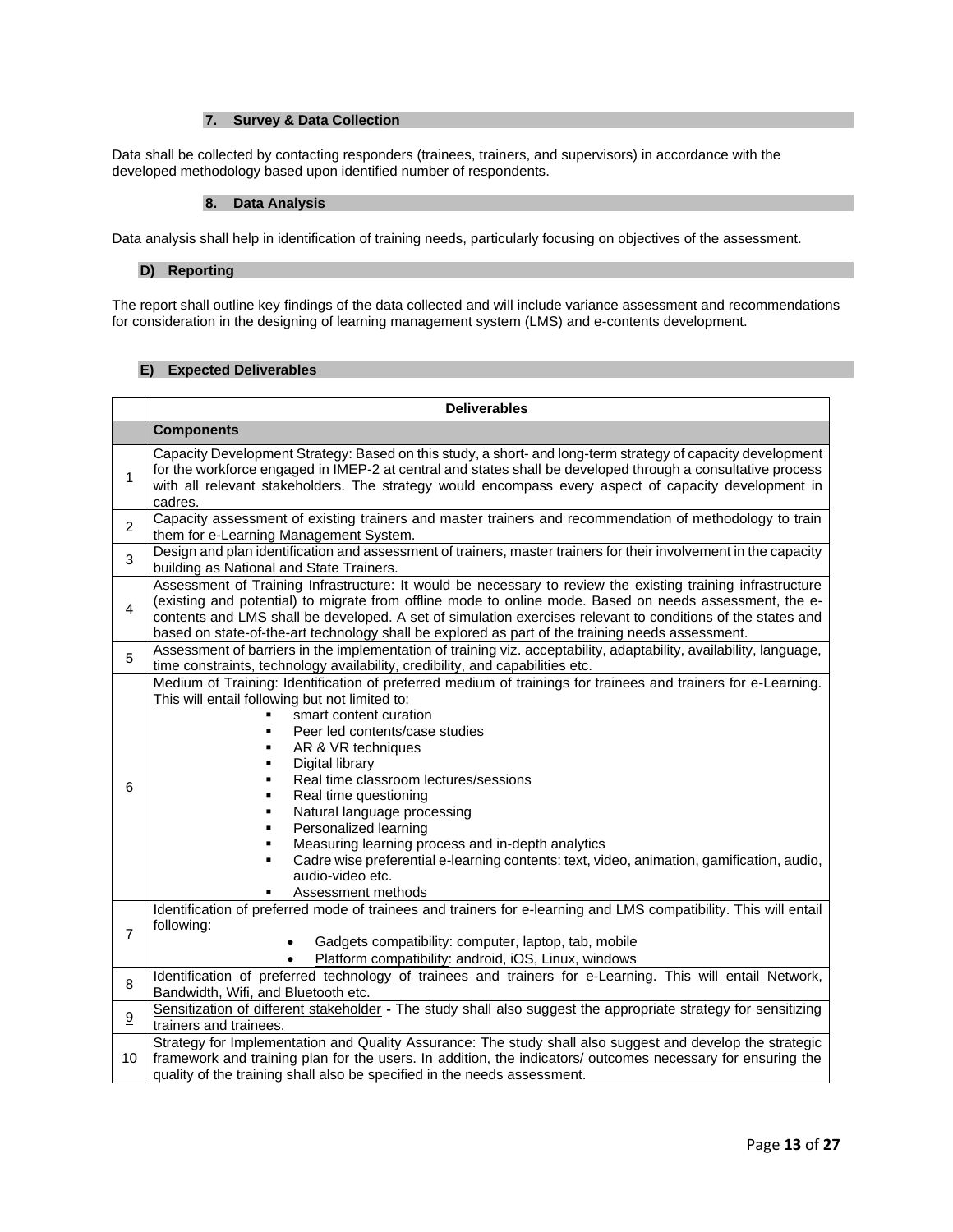# **F) Duration of the Assignment**

February – May 2022

## **G) Deliverables and Schedule of Payment**

|                | <b>Disbursements</b> | <b>Verifiable Criteria</b>                                                                                                                                                                     | <b>Amount Percentage</b>               |  |  |
|----------------|----------------------|------------------------------------------------------------------------------------------------------------------------------------------------------------------------------------------------|----------------------------------------|--|--|
|                | <b>First Payment</b> | Receipt of draft report on Training Needs<br>Assessment as per deliverables mentioned at 2.4                                                                                                   | 40% of<br>the<br>contract<br>value.    |  |  |
| Ш              | Second Payment       | Receipt of revised draft report with inclusion of<br>inputs from stakeholders on Training Needs<br>Assessment as per deliverables mentioned at 2.4                                             | 30% of the contract<br>value.          |  |  |
| $\mathbf{III}$ | <b>Third Payment</b> | Receipt of final & professionally<br>designed<br>approved report on Training Needs Assessment as<br>per deliverables mentioned at 2.4                                                          | 20% of<br>the<br>contract<br>value.    |  |  |
| IV.            | Fourth Payment       | Receipt of soft copy (pdf and open-source files) in<br>print format of final & professionally designed<br>approved report on Training Needs Assessment as<br>per deliverables mentioned at 2.4 | 10%<br>of<br>the<br>contract<br>value. |  |  |

# **H) Reporting & Management**

**Reporting:** The selected agency will report to TCI Foundation (PR-2).

**Frequency of Reporting:** As per deliverables and weekly reporting.

**Progress Reporting Requirements:** Electronic Reports (should be verifiable through appropriate documentation).

## **I) Proposal Contents**

The full proposal should cover the following aspects:

- **A.** Technical Proposal to include
	- o Context (organization introduction, etc.)
	- o Methodology
	- o Key Activities with timelines
	- o Deliverables
	- o CV of the project team
		- Team leader should have at least 10 years of experience in the public health sector with at least three years in training needs assessment.
		- **E-learning expert with at least 5 years of experience. Preference will be given to the** expertise in public health sector.
		- **Example 1** Field investigators/Surveyors with three-year experience in needs assessment in public health sector.
		- Data processing expert with at least 5 years of experience in handling large volume of data and its processing, preferentially public health survey/filed investigation data.
	- Short description of the organizations/agency's capability and work, proof of its capacity and experience in the relevant field.
- **B.** Financial proposal to include activity−wise breakup, fee rates, travel cost, etc.

# **SPECIAL NOTES:**

- 1. Agency/ Organization can apply in consortium.
- 2. If applied through consortium, the primary Agency/organization will be held responsible for the completion of the project and will receive payments as per the Contract.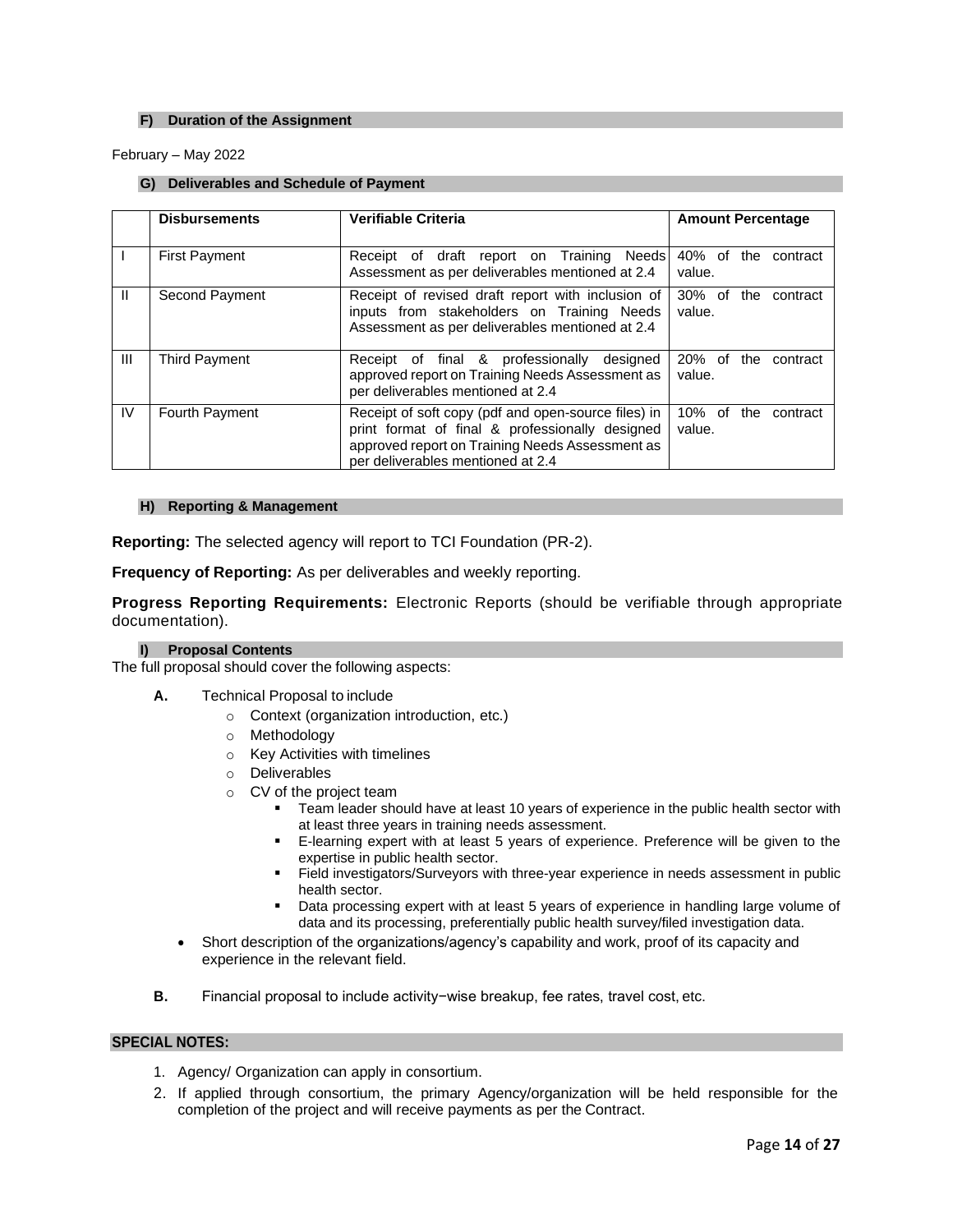- 3. An agency will have to coordinate with NCVBDC and TCI Foundation.
- 4. The training needs assessment report and any other allied document or studies or data etc. both in print and any other format developed/created under the project by the agency will be submitted to TCI Foundation and will be NCVBDC & TCI Foundation's intellectual property with both NCVBDC and TCI Foundation's logos.
- 5. All the communication and material will include NCVBDC and TCI Foundation approval, logo, and credits.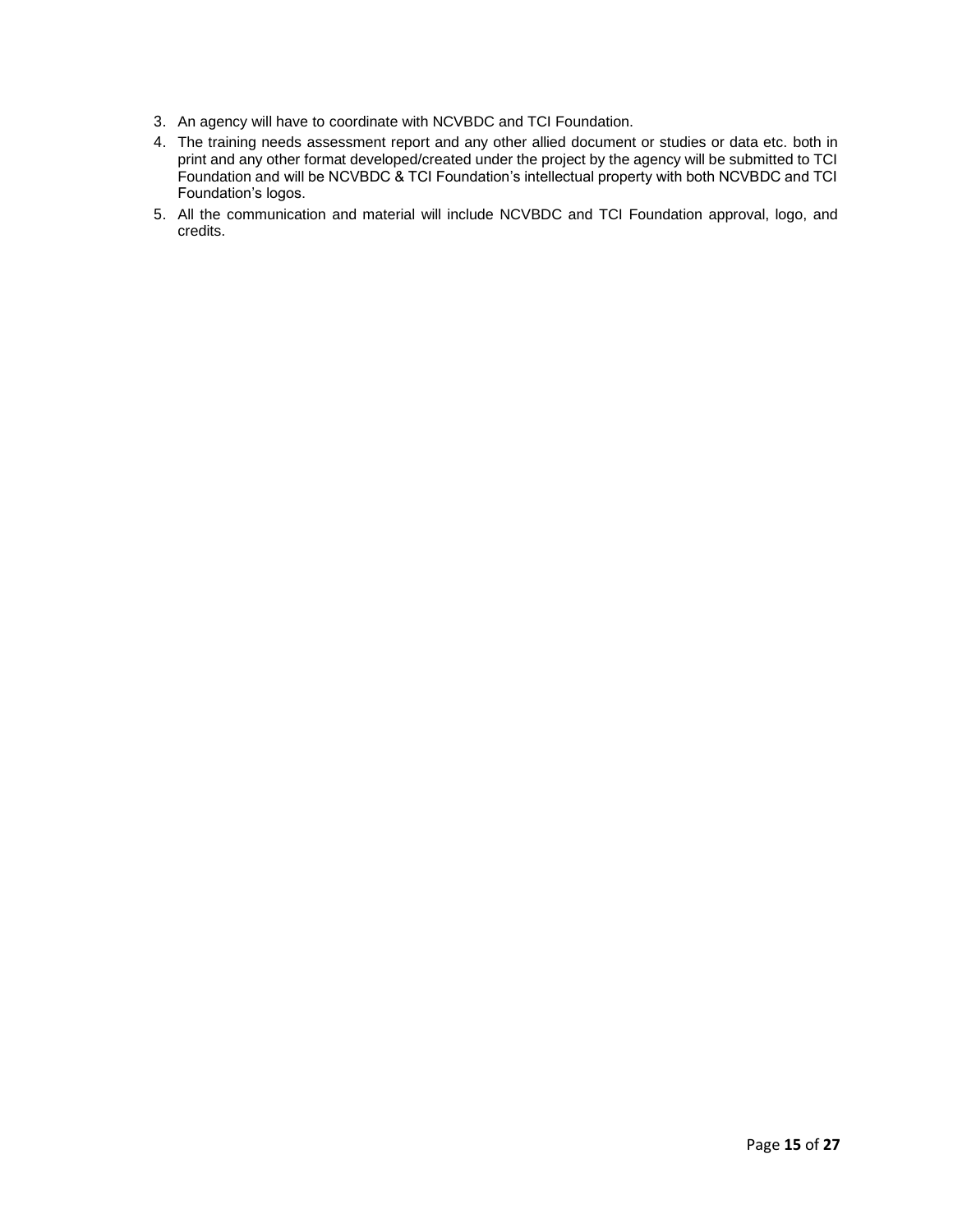# **Annexure II**

# **FORM FOR SUBMITTING SERVICE PROVIDER'S FINANCIAL PROPOSAL**

# A. **Cost breakdown per deliverable:**

# **J) Deliverables and Cost Breakup**

|          | <b>Deliverables</b>                                                                                                                                                                                                                                                                                                                                                                                                                                                                                                                                                                                                                                                               | Cost |
|----------|-----------------------------------------------------------------------------------------------------------------------------------------------------------------------------------------------------------------------------------------------------------------------------------------------------------------------------------------------------------------------------------------------------------------------------------------------------------------------------------------------------------------------------------------------------------------------------------------------------------------------------------------------------------------------------------|------|
| 1.       | Capacity Development Strategy: Based on this study, a short- and long-term strategy of<br>capacity development for the workforce engaged in IMEP-2 at central and states shall be<br>developed through a consultative process with all relevant stakeholders. The strategy<br>would encompass every aspect of capacity development in cadres.                                                                                                                                                                                                                                                                                                                                     |      |
| 2.       | Capacity assessment of existing trainers and master trainers and recommendation of<br>methodology to train them for e-Learning Management System.                                                                                                                                                                                                                                                                                                                                                                                                                                                                                                                                 |      |
| 3.       | Design and plan identification and assessment of trainers, master trainers for their<br>involvement in the capacity building as National and State Trainers.                                                                                                                                                                                                                                                                                                                                                                                                                                                                                                                      |      |
| 4.       | Assessment of Training Infrastructure: It would be necessary to review the existing<br>training infrastructure (existing and potential) to migrate from offline mode to online mode.<br>Based on needs assessment, the e-contents and LMS shall be developed. A set of<br>simulation exercises relevant to conditions of the states and based on state-of-the-art<br>technology shall be explored as part of the training needs assessment.                                                                                                                                                                                                                                       |      |
| 5.       | Assessment of barriers in the implementation of training viz. acceptability, adaptability,<br>availability, language, time constraints, technology availability, credibility, and capabilities<br>etc.                                                                                                                                                                                                                                                                                                                                                                                                                                                                            |      |
| 6.       | Medium of Training: Identification of preferred medium of trainings for trainees and<br>trainers for e-Learning. This will entail following but not limited to:<br>smart content curation<br>Peer led contents/case studies<br>٠<br>AR & VR techniques<br>Digital library<br>$\blacksquare$<br>Real time classroom lectures/sessions<br>$\blacksquare$<br>Real time questioning<br>٠<br>Natural language processing<br>٠<br>Personalized learning<br>$\blacksquare$<br>Measuring learning process and in-depth analytics<br>Cadre wise preferential e-learning contents: text, video, animation,<br>$\blacksquare$<br>gamification, audio, audio-video etc.<br>Assessment methods |      |
| 7.       | Identification of preferred mode of trainees and trainers for e-learning and LMS<br>compatibility. This will entail following:<br>i. Gadgets compatibility: computer, laptop, tab, mobile<br>Platform compatibility: android, iOS, Linux, windows<br>ii.                                                                                                                                                                                                                                                                                                                                                                                                                          |      |
| 8.<br>9. | Identification of preferred technology of trainees and trainers for e-Learning. This will entail<br>Network, Bandwidth, Wifi, and Bluetooth etc.<br>Sensitization of different stakeholder - The study shall also suggest the appropriate<br>strategy for sensitizing trainers and trainees.<br>10. Strategy for Implementation and Quality Assurance: The study shall also suggest and<br>develop the strategic framework and training plan for the users. In addition, the indicators/<br>outcomes necessary for ensuring the quality of the training shall also be specified in the<br>needs assessment.                                                                       |      |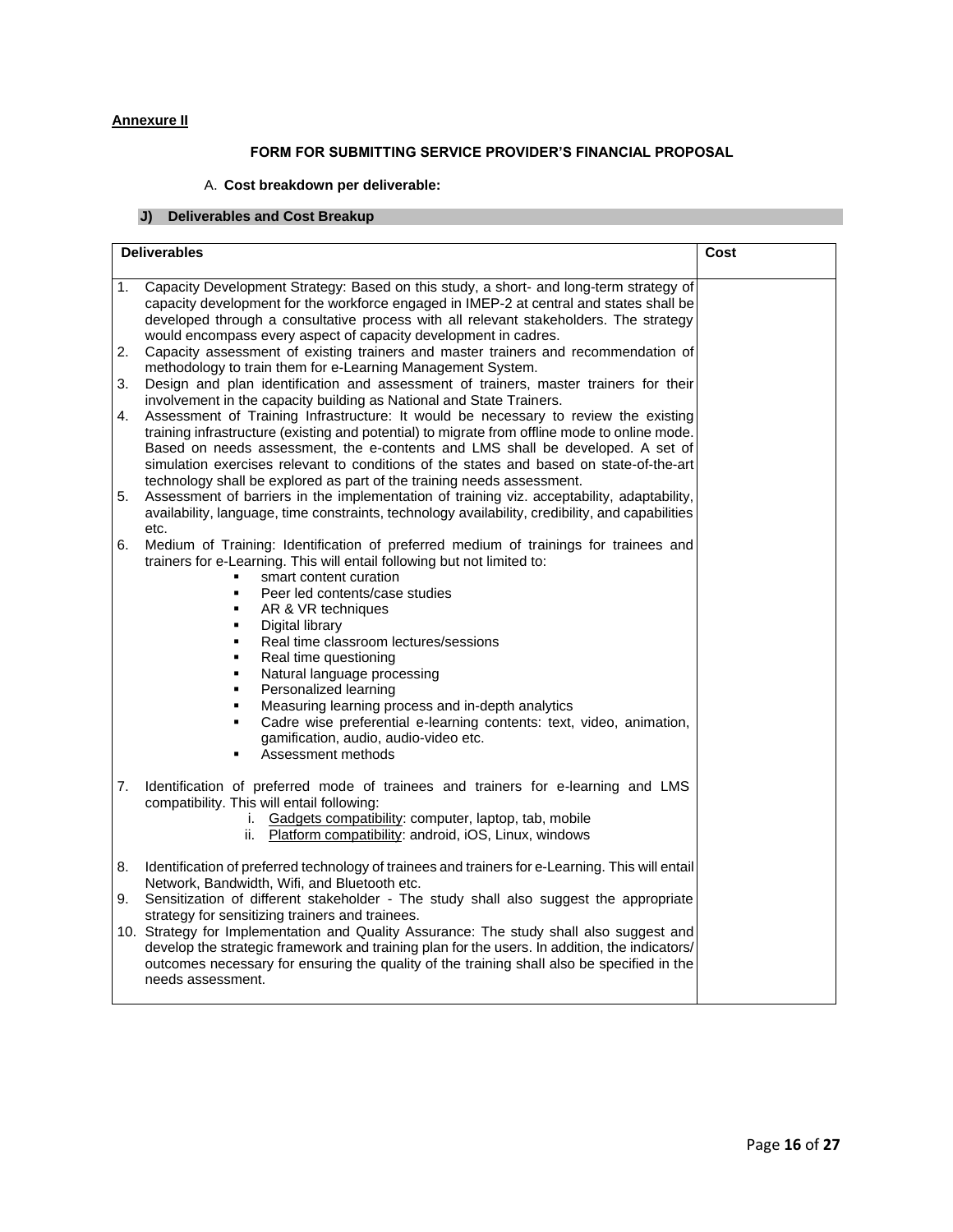# B. **Cost Breakdown by Cost Component:**

| <b>Description of Activity</b>               | <b>Remuneration per Unit</b><br>of Time (in INR) | <b>Total Period of</b><br><b>Engagement</b><br>(in days) | No. of<br><b>Personnel</b> | <b>Total Amount</b><br>(INR) |
|----------------------------------------------|--------------------------------------------------|----------------------------------------------------------|----------------------------|------------------------------|
| <b>I. Personnel Services</b>                 |                                                  |                                                          |                            |                              |
| Team leader should have at least             |                                                  |                                                          |                            |                              |
| 10 years of experience in the                |                                                  |                                                          |                            |                              |
| public health sector with at least           |                                                  |                                                          |                            |                              |
| three years in training needs<br>assessment. |                                                  |                                                          |                            |                              |
| E-learning expert with at least 5 years      |                                                  |                                                          |                            |                              |
| of experience. Preference will be            |                                                  |                                                          |                            |                              |
| given to the expertise in public health      |                                                  |                                                          |                            |                              |
| sector.                                      |                                                  |                                                          |                            |                              |
| Field investigators/Surveyors with           |                                                  |                                                          |                            |                              |
| three-year experience in needs               |                                                  |                                                          |                            |                              |
| assessment in public health sector.          |                                                  |                                                          |                            |                              |
| Data processing expert with at               |                                                  |                                                          |                            |                              |
| least 5 years of experience in               |                                                  |                                                          |                            |                              |
| handling large volume of data and            |                                                  |                                                          |                            |                              |
| its processing, preferentially public        |                                                  |                                                          |                            |                              |
| health survey/filed investigation<br>data.   |                                                  |                                                          |                            |                              |
|                                              |                                                  |                                                          |                            |                              |
| Other staffs if any                          |                                                  |                                                          |                            |                              |
| II. Indirect Cost                            |                                                  |                                                          |                            |                              |
| <b>Total</b>                                 |                                                  |                                                          |                            | <b>INR</b>                   |

*[Name and Signature of the Service Provider's Authorized Person] [Designation] [Date]*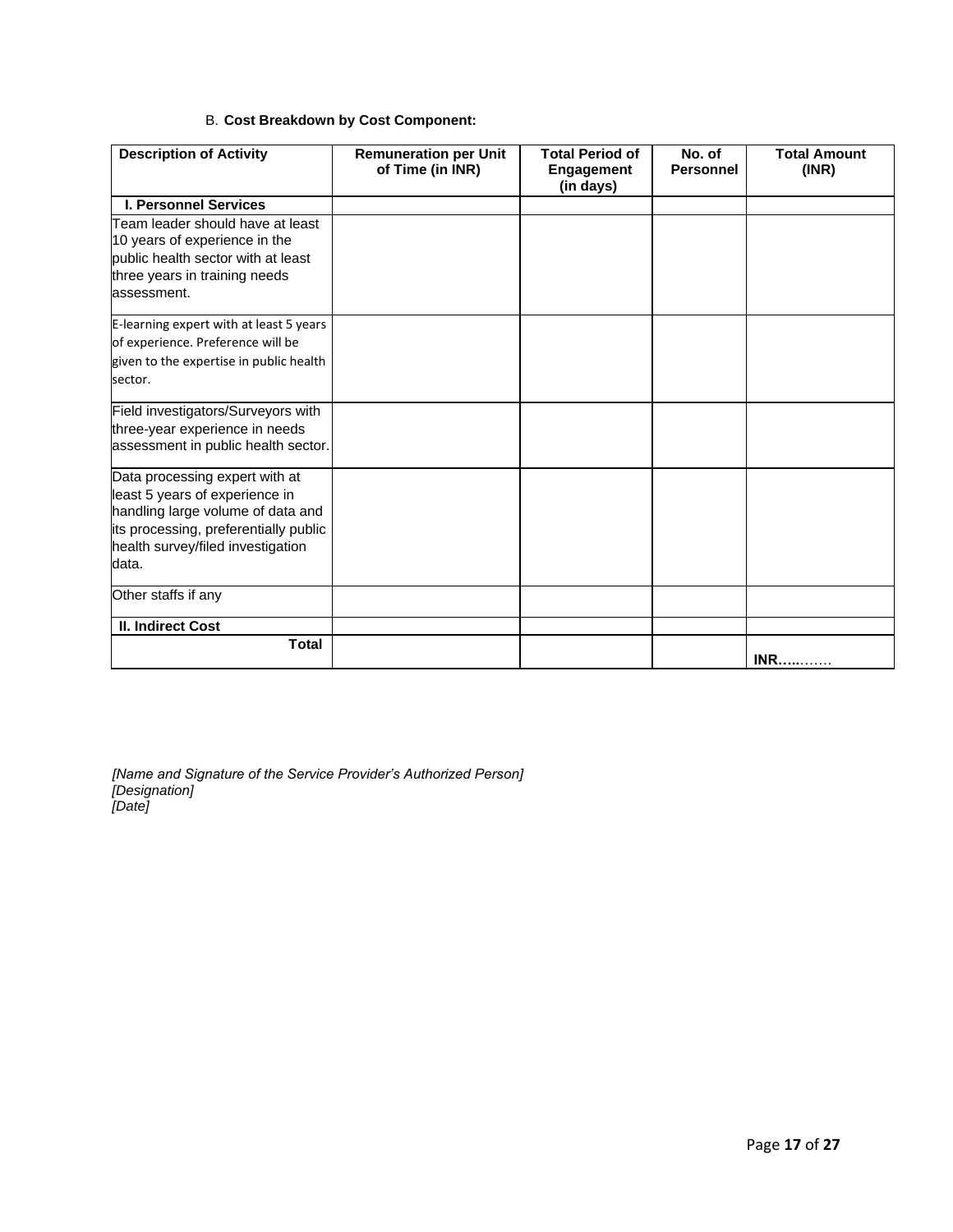#### **Section-3**

## **GENERAL TERMS AND CONDITIONS OF THE CONTRACT**

This Contract is between the TCI Foundation a non-government organization who has been taken on board by the Global Fund (GFATM) to work in unison with the National Centre for Vector Borne Diseases (NCVBDC) Ministry of Health & family Welfare for intensified malaria elimination project (IMEP-2) in India, and a company or organization indicated in the Face Sheet of this Contract (hereinafter the "Contractor"), on the other hand.

- **1. LEGALSTATUSOF THEPARTIES:**TCI Foundation and the Contractor shall be referred to as a "Party" or, collectively, "Parties" hereunder, and:
	- 1.1. Pursuant, *inter alia,* to its registration under Indian Trust Act, 1882 has full juridical personality and enjoys such privileges as are necessary for the independent fulfilment of its purposes.
	- 1.2. The Contractor shall have the legal status of an independent contractor *vis−à−vis* TCI Foundation, and nothing contained in or relating to the Contract shall be construed as establishing or creating between the Parties the relationship of employer and employee or of principal and agent. The officials, representatives, employees, or subcontractors of each of the Parties shall not be considered in any respect as being the employees or agents of the other Party, and each Party shall be solely responsible for all claims arising out of or relating to its engagement of such persons or entities.

#### **2. OBLIGATIONS OF THECONTRACTOR:**

- 2.1.The Contractor shall deliver the goods described in the Technical Specifications for Goods (hereinafter the "Goods") and/or perform and complete the services described in the Terms of Reference and Schedule of Payments (hereinafter the "Services"), with due diligence and efficiency, and in accordance with this Contract. The Contractor shall also provide all technical and administrative support needed to ensure the timely and satisfactory delivery of the Goods and/or performance of the Services.
- 2.2.To the extent that the Contract involves any purchase of the Goods, the Contractor shall provide TCI Foundation with written evidence of the delivery of the Goods. Such evidence of delivery shall, at the minimum, consist of an invoice, a certification of conformity, and other supporting shipment documentation as may otherwise be specified in the Technical Specifications for Goods.
- 2.3.The Contractor represents and warrants the accuracy of any information or data provided to TCI Foundation for the purpose of entering this Contract, as well as the quality of the deliverables and reports foreseen under this Contract, in accordance with the highest industry and professional standards.
- 2.4.All time limits contained in this Contract shall be deemed to be of the essence in respect of the performance of the delivery of the Goods and/or the provision of the Services.

# **3. PRICE ANDPAYMENT:**

- **4. FIXEDPRICE:**If fixed price is chosen as a payment method pursuant to the face sheet of this Contract, in full consideration for the complete and satisfactory delivery of the Goods and/or provision of the Services, TCI Foundation shall pay the Contractor a fixed amount indicated in the face sheet of this Contract.
	- 4.1.The amount stated in the face sheet of this Contract is not subject to any adjustment or revision because of price or currency fluctuations, or the actual costs incurred by the Contractor in the performance of the Contract.
	- 4.2.TCI Foundation shall effect payments to the Contractor in the amounts and pursuant to the schedule of payments set forth in the Terms of Reference and Schedule of Payments, upon completion by the Contractor of the corresponding deliverable(s) and upon acceptance by TCI Foundation of the original invoices submitted by the Contractor to the TCI Foundation Contact Person indicated in the Face Sheet of this Contract, together with whatever supporting documentation that may be required by TCI Foundation:
	- 4.3.Invoices shall indicate a deliverable completed and the corresponding amountpayable.
	- 4.4.Payments effected by TCI Foundation to the Contractor shall be deemed neither to relieve the Contractor of its obligations under this Contract nor as acceptance by TCI Foundation of the Contractor's delivery of the Goods and/or provision of the Services.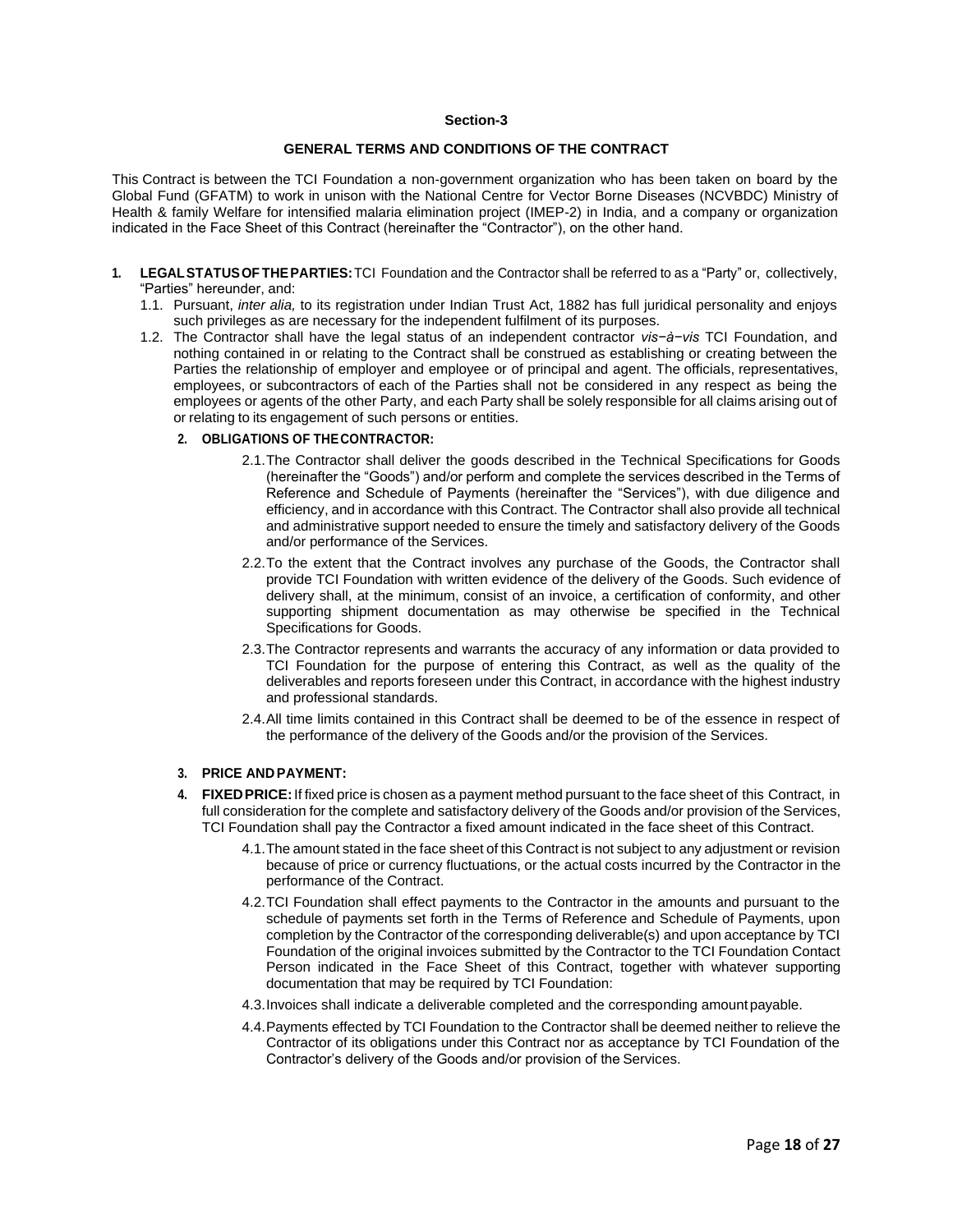# **5. COSTREIMBURSEMENT:**

Ifcostreimbursement is chosenasapayment methodpursuant If cost reimbursement is chosen as a payment method pursuant to the Face Sheet of this Contract, in full consideration for the complete and satisfactory delivery of the Goods and/or provision of the Services under this Contract, TCI Foundation shall pay the Contractor an amount not exceeding the total amount stated in the Face Sheet of this Contract.

- 5.1. The said amount is the maximum total amount of reimbursable costs under this Contract. The breakdown of costs contained in the Financial Proposal, referred to in the Face Sheet to this Contract shall specify the maximum amount per each cost category that is reimbursable under this Contract. The Contractor shall specify in its invoices or financial reports (as required by TCI Foundation) the amount of the actual reimbursable costs incurred in the delivery of the Goods and/or the provision of the Services.
- 5.2. The Contractor shall not provide the Services and/or deliver the Goods or equipment, materials and supplies that may result in any costs in excess of the amount stated in the Face Sheet of this Contract, or of the maximum amount per each cost category specified in the breakdown of costs contained in the Financial Proposal, without the prior written agreement of the TCI Foundation Contact Person.
- 5.3. The Contractor shall submit original invoices or financial reports (as required by TCI Foundation) for the Goods delivered in accordance with the Technical Specifications for Goods and/or the Services provided in accordance with the schedule set forth in the Terms of Reference and Schedule of Payments. Such invoices or financial reports shall indicate a deliverable or deliverables completed and the corresponding amount payable. They shall be submitted to the TCI Foundation Contact Person, together with whatever supporting documentation of the actual costs incurred that is required in the Financial Proposal or may be required by TCI Foundation.
- 5.4. TCI Foundation shall effect payments to the Contractor upon completion by the Contractor of the deliverable(s) indicated in the original invoices or financial reports (as required by TCI Foundation) and upon acceptance of these invoices or financial reports by TCI Foundation. Such payments shall be subject to any specific conditions for reimbursement specified in the breakdown of costs contained in the Financial Proposal.
- 5.5. Payments effected by TCI Foundation to the Contractor shall be deemed neither to relieve the Contractor of its obligations under this Contract nor as acceptance by TCI Foundation of the Contractor's delivery of the Goods and/or performance of the Services.

## **6. SUBMISSION OF INVOICES AND REPORTS:**

- 6.1.All original invoices, financial reports and any other reports and supporting documentation required under this Contract shall be submitted by mail by the Contractor to TCI Foundation Contact Person. Upon request of the Contractor, and subject to approval by TCI Foundation, invoices and financial reports may be submitted to TCI Foundation by email.
- 6.2.All reports and invoices shall be submitted by the Contractor to the TCI Foundation Contact Person specified in the Face Sheet of this Contract.

## **7. TIME AND MANNER OF PAYMENT:**

- 7.1.Invoices shall be paid within thirty (30) days of the date of their acceptance by TCI Foundation. TCI Foundation shall make every effort to accept an original invoice or advise the Contractor of its non−acceptance within a reasonable time from receipt.
- 7.2.Where the Services are to be provided, in addition to an invoice, the Contractor shall submit to TCI Foundation a report, describing in detail the Services provided under the Contract during the period covered in each report.
- **8. RESPONSIBILITY FOR EMPLOYEES:** To the extent that the Contract involves the provision of the Services to TCI Foundation by the Contractor's officials, employees, agents, servants, subcontractors and other representatives (collectively, the Contractor's "personnel"), the following provisions shall apply:
	- 8.1. The Contractor is responsible for and shall assume all risk and liabilities relating to its personnel and property.
	- 8.2. The Contractor shall be responsible for the professional and technical competence of the personnel it assigns to perform work under the Contract and will select reliable and competent individuals who will be able to effectively perform the obligations under the Contract and who, while doing so, will respect the local laws and customs and conform to a high standard of moral and ethical conduct.
	- 8.3. Such Contractor personnel shall be professionally qualified and, if required to work with officials or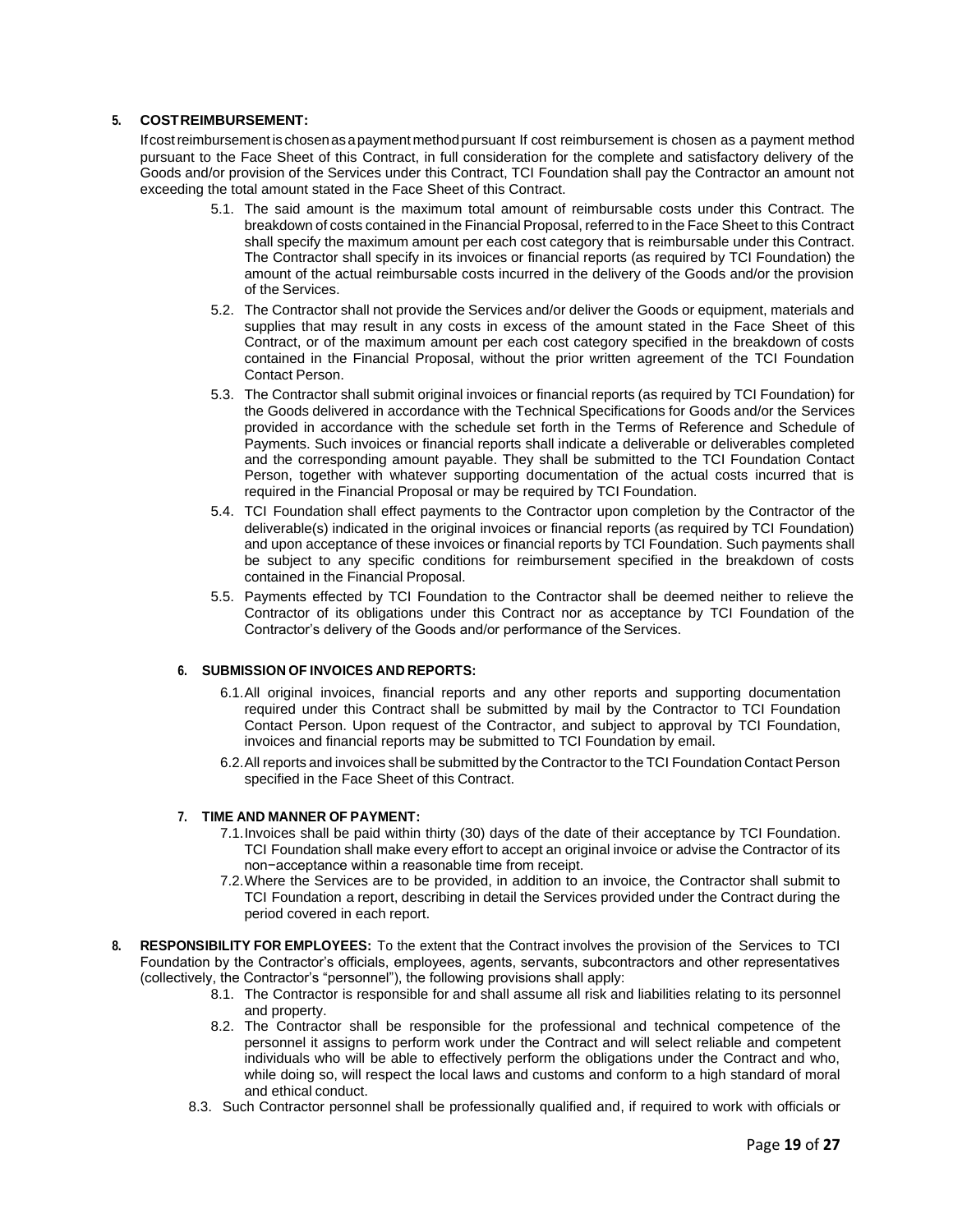staff of TCI Foundation and/or NCVBDC, shall be able to do so effectively. The qualifications of any personnel whom the Contractor may assign or may propose to assign to perform any obligations under the Contract shall be substantially the same, or better, as the qualifications of any personnel originally proposed by the Contractor.

- 8.4. At the option of and in the sole discretion of TCI Foundation:
	- 8.4.1. the qualifications of personnel proposed by the Contractor (*e.g.,* a curriculum vitae) may be reviewed by TCI Foundation prior to such personnel's performing any obligations under the Contract;
	- 8.4.2. any personnel proposed by the Contractor to perform obligations under the Contract may be interviewed by qualified staff or officials of TCI Foundation and/or NCVBDC prior to such personnel's performing any obligations under the Contract; and,
	- 8.4.3. in cases in which, pursuant to Article 8.4.1 or 8.4.2, above, TCI Foundation has reviewed the qualifications of such Contractor's personnel, TCI Foundation may reasonably refuse to accept any such personnel.
- 8.5Requirements specified in the Contract regarding the number or qualifications of the Contractor's personnel may change during the course of performance of the Contract. Any such change shall be made only following written notice of such proposed change and upon written agreement between the Parties regarding such change, subject to the following:
	- 8.5.1 TCI Foundation may, at any time, request, in writing, the withdrawal or replacement of any of the Contractor's personnel, and such request shall not be unreasonably refused by the Contractor.
	- 8.5.2 Any of the Contractor's personnel assigned to perform obligations under the Contract shall not be withdrawn orreplaced without the prior written consentof TCI Foundation, which shall not be unreasonably withheld.
	- 8.5.3 The withdrawal or replacement of the Contractor's personnel shall be carried out as quickly as possible and in a manner that will not adversely affect the performance of obligations under the Contract.
	- 8.5.4 All expenses related to the withdrawal or replacement of the Contractor's personnel shall, in all cases, be borne exclusively by the Contractor.
	- 8.5.5 Any request by TCI Foundation for the withdrawal or replacement of the Contractor's personnel shall not be considered to be a termination, in whole or in part, of the Contract, and TCI Foundation shall not bear any liability in respect of such withdrawn or replaced personnel.
	- 8.5.6 If a request for the withdrawal or replacement of the Contractor's personnel is *not* based upon a default by or failure on the part of the Contractor to perform its obligations in accordance with the Contract, the misconduct of the personnel, or the inability of such personnel to reasonably work together with TCI Foundation and/or NCVBDC officials and staff, then the Contractor shall not be liable by reason of any such request for the withdrawal or replacement of the Contractor's personnel for any delay in the performance by the Contractor of its obligations under the Contract that is substantially the result of such personnel's being withdrawn or replaced.
- 8.6 Nothing in Articles 8.3, 8.4 and 8.5, above, shall be construed to create any obligations on the part of TCI Foundation with respect to the Contractor's personnel assigned to perform work under the Contract, and such personnel shall remain the sole responsibility of theContractor.
- 8.7 The Contractor shall be responsible for requiring that all personnel assigned by it to perform any obligations under the Contract and who may have access to any premises or other property of TCI Foundation and/or NCVBDC shall:
	- 8.7.1 undergo or comply with security screening requirements made known to the Contractor by TCI Foundation, including but not limited to, a review of any criminal history.
	- 8.7.2 when within TCI Foundation and/or NCVBDC premises or on property, display such identification as may be approved and furnished by TCI Foundation and/or NCVBDC security officials, and that upon the withdrawal or replacement of any such personnel or upon termination or completion of the Contract, such personnel shall immediately return any such identification to TCI Foundation and/or NCVBDC for cancellation.
- 8.8 Within one working day after learning that any of Contractor's personnel who have access to any TCI Foundation and/or NCVBDC premises have been charged by law enforcement authorities with an offense other than a minor traffic offense, the Contractor shall provide written notice to inform TCI Foundation about the particulars of the charges then known and shall continue to inform TCI Foundation concerning all substantial developments regarding the disposition of such charges.
- 8.9 All operations of the Contractor, including without limitation, storage of equipment, materials, supplies and parts, within TCI Foundation and/or NCVBDC premises or on TCI Foundation and/or NCVBDC property shall be confined to areas authorized or approved by TCI Foundation and/or NCVBDC. The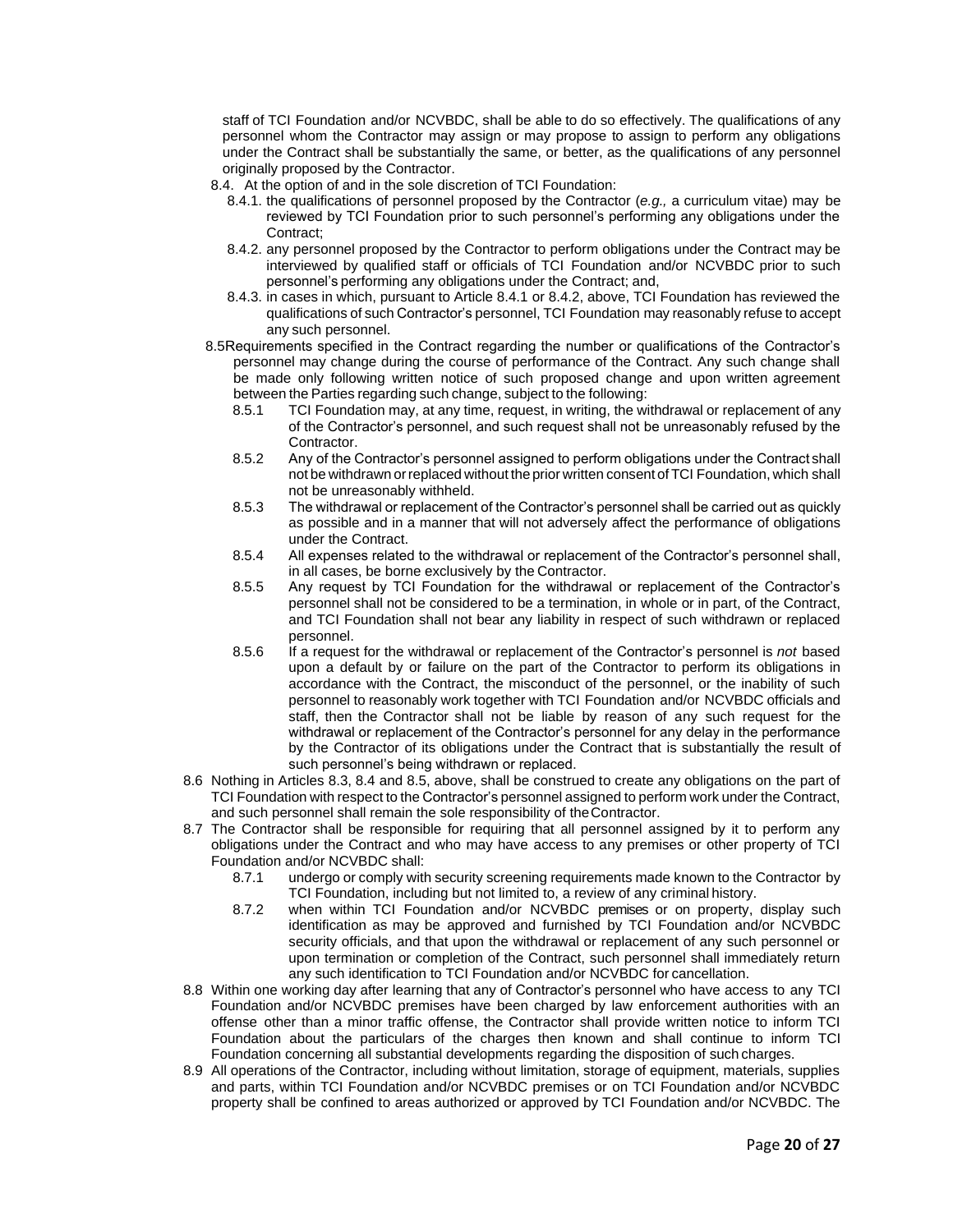Contractor's personnel shall not enter or pass through and shall not store or dispose of any of its equipment or materials in any areas within TCI Foundation and/or NCVBDC premises or on TCI Foundation and/or NCVBDC property without appropriate authorization from TCI Foundation and/or NCVBDC.

- 8.10The Contractor shall (i) put in place an appropriate security plan and maintain the security plan, taking into account the security situation in the country where the Services are being provided; and (ii) assume all risks and liabilities related to the Contractor's security, and the full implementation of the security plan.
- 8.11TCI Foundation reserves the right to verify whether such a plan is in place, and to suggest modifications to the plan when necessary. Failure to maintain and implement an appropriate security plan as required hereunder shall be deemed a breach of this contract. Notwithstanding the foregoing, the Contractor shall remain solely responsible for the security of its personnel and for TCI Foundation and/or NCVBDC's property in its custody as set forth in paragraph 8.10 above.

#### **9. ASSIGNMENT:**

- 9.1.Except as provided in Article 9.2, below, the Contractor may not assign, transfer, pledge or make any other disposition of the Contract, of any part of the Contract, or of any of the rights, claims or obligations under the Contract except with the prior written authorization of TCI Foundation. Any such unauthorized assignment, transfer, pledge or other disposition, or any attempt to do so, shall not be binding on TCI Foundation. Except as permitted with respect to any approved subcontractors, the Contractor shall not delegate any of its obligations under this Contract, except with the prior written consent of TCI Foundation. Any such unauthorized delegation, or attempt to do so, shall not be binding on TCI Foundation.
- 9.2.The Contractor may assign or otherwise transfer the Contract to the surviving entity resulting from a reorganization of the Contractor's operations, *provided that:*
	- 9.2.1. such reorganization is not the result of any bankruptcy, receivership, or other similar proceedings; *and,*
	- 9.2.2. such reorganization arises from a sale, merger, or acquisition of all or substantially all the Contractor's assets or ownership interests; *and*,
	- 9.2.3. the Contractor promptly notifies TCI Foundation about such assignment or transfer at the earliest opportunity; *and*,
	- 9.2.4. the assignee or transferee agrees in writing to be bound by all the terms and conditions of the Contract, and such writing is promptly provided to TCI Foundation following the assignment or transfer.
- **10. SUBCONTRACTING:** In the event Contractor requires the services of subcontractors to perform any obligations under the Contract, the Contractor shall obtain the prior written approval of TCI Foundation. TCI Foundation shall be entitled, in its sole discretion, to review the qualifications of any subcontractors and to reject any proposed subcontractor that TCI Foundation reasonably considers is not qualified to perform obligations under the Contract. TCI Foundation shall have the right to require any subcontractor's removal from TCI Foundation premises without having to give any justification therefor. Any such rejection or request for removal shall not, in and of itself, entitle the Contractor to claim any delays in the performance, or to assert any excuses for the non− performance, of any of its obligations under the Contract, and the Contractor shall be solely responsible for all services and obligations performed by its subcontractors. The terms of any subcontract shall be subject to and shall be construed in a manner that is fully in accordance with, all of the terms and conditions of the Contract.

## **11. INDEMNIFICATION:**

- 11.1. The Contractor shall indemnify, defend, and hold and save harmless, TCI Foundation, and its officials, agents and employees, from and against all suits, proceedings, claims, demands, losses and liability of any kind or nature brought by any third party against TCI Foundation, including, but not limited to, all litigation costs and expenses, attorney's fees, settlement payments and damages, based on, arising from, or relating to:
	- 11.1.1.allegations or claims that the possession of or use by TCI Foundation of any patented device, any copyrighted material, or any other goods, property or services provided or licensed to TCI Foundation under the terms of the Contract, in whole or in part, separately or in a combination contemplated by the Contractor's published specifications therefor, or otherwise specifically approved by the Contractor, constitutes an infringement of any patent, copyright, trademark, or other intellectual property right of any third party; *or,*
	- 11.1.2.any acts or omissions of the Contractor, or of any subcontractor or anyone directly or indirectly employed by them in the performance of the Contract, which give rise to legal liability to anyone not a party to the Contract, including, without limitation, claims and liability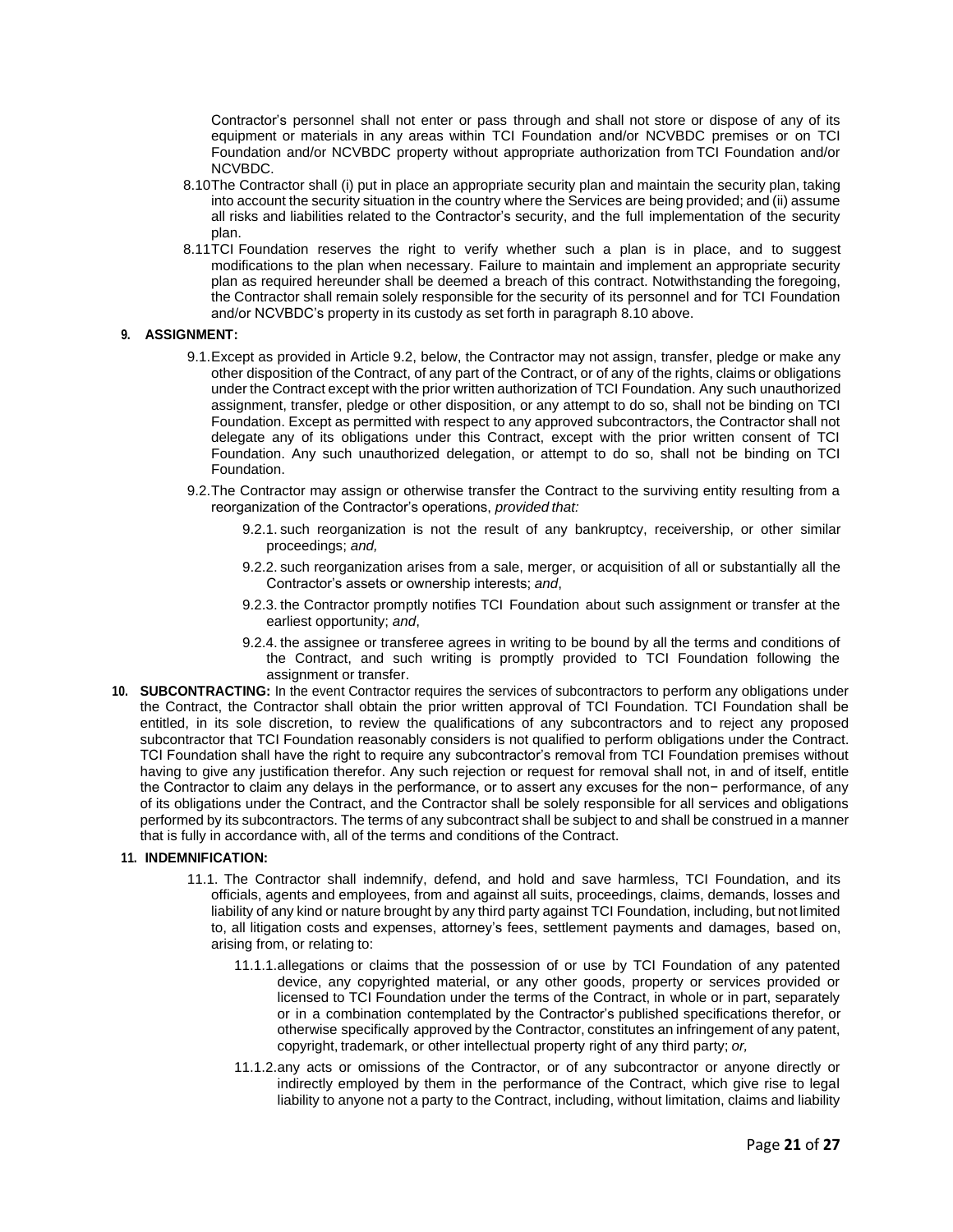in a claim for workers' compensation.

- 11.2 In addition to the indemnity obligations set forth in this Article 11, the Contractor shall be obligated, at its sole expense, to defend TCI Foundation and its officials, agents and employees, pursuant to this Article 11, regardless of whether the suits, proceedings, claims and demands in question actually give rise to or otherwise result in any loss or liability.
- 11.3 TCI Foundation shall advise the Contractor about any such suits, proceedings, claims, demands, losses, or liability within a reasonable period of time after having received actual notice thereof. The Contractor shall have sole control of the defence of any such suit, proceeding, claim or demand and of all negotiations in connection with the settlement or compromise thereof, except with respect to the assertion or defence of the privileges and immunities of TCI Foundation or any matter relating thereto, for which only TCI Foundation itself is authorized to assert and maintain.
- 11.4 In the event the use by TCI Foundation of any Goods, property or Services provided or licensed to TCI Foundation by the Contractor, in whole or in part, in any suit or proceeding, is for any reason enjoined, temporarily or permanently, or is found to infringe any patent, copyright, trademark or other intellectual property right, or in the event of a settlement, is enjoined, limited or otherwise interfered with, then the Contractor, at its sole cost and expense, shall, promptly, either:
	- 11.4.1 procure for TCI Foundation the unrestricted right to continue using such Goods or Services provided to TCI Foundation;
	- 11.4.2 replace or modify the Goods and/or or Services provided to TCI Foundation, or part thereof, with the equivalent or better Goods and/or Services, or part thereof, that is non−infringing; *or*,
	- 11.4.3 Refund to TCI Foundation the full price paid by TCI Foundation for the right to have or use such Goods, property or Services, or part thereof.

#### **12. INSURANCE AND LIABILITY**

- 12.1. The Contractor shall pay TCI Foundation promptly for all loss, destruction, or damage to the property of TCI Foundation caused by the Contractor's personnel or by any of its subcontractors or anyone else directly or indirectly employed by the Contractor or any of its subcontractors in the performance of the Contract.
- 12.2. Unless otherwise provided in the Contract, prior to commencement of performance of any other obligations under the Contract, and subject to any limits set forth in the Contract, the Contractor shall take out and shall maintain for the entire term of the Contract, for any extension thereof, and for a period following any termination of the Contract reasonably adequate to deal with losses:
	- 12.2.1.insurance against all risks in respect of its property and any equipment used for the performance of the Contract.
	- 12.2.2.workers' compensation insurance, or its equivalent, or employer's liability insurance, or its equivalent, with respect to the Contractor's personnel sufficient to cover all claims for injury, death and disability, or any other benefits required to be paid by law, in connection with the performance of the Contract.
	- 12.2.3.liability insurance in an adequate amount to cover all claims, including, but not limited to, claims for death and bodily injury, products and completed operations liability, loss ofor damage to property, and personal and advertising injury, arising from or in connection with the Contractor's performance under the Contract, including, but not limited to, liability arising out of or in connection with the acts or omissions of the Contractor, its personnel, agents, or invitees, or the use, during the performance of the Contract, of any vehicles, boats, airplanes or other transportation vehicles and equipment, whether or not owned by the Contractor; *and*,
	- 12.2.4.Such other insurance as may be agreed upon in writing between TCI Foundation and the Contractor.
- 12.3 The Contractor's liability policies shall also cover subcontractors and all defence costs and shall contain a standard "cross liability" clause.
- 12.4 The Contractor acknowledges and agrees that TCI Foundation accepts no responsibility for providing life, health, accident, travel or any other insurance coverage which may be necessary or desirable in respect of any personnel performing services for the Contractor in connection with the **Contract.**
- 12.5 The Contractor shall be responsible to fund all amounts within any policy deductible or retention.
- 12.6 The Contractor acknowledges and agrees that neither the requirement for taking out and maintaining insurance as set forth in the Contract nor the amount of any such insurance, including, but not limited to, any deductible or retention relating thereto, shall in any way be construed as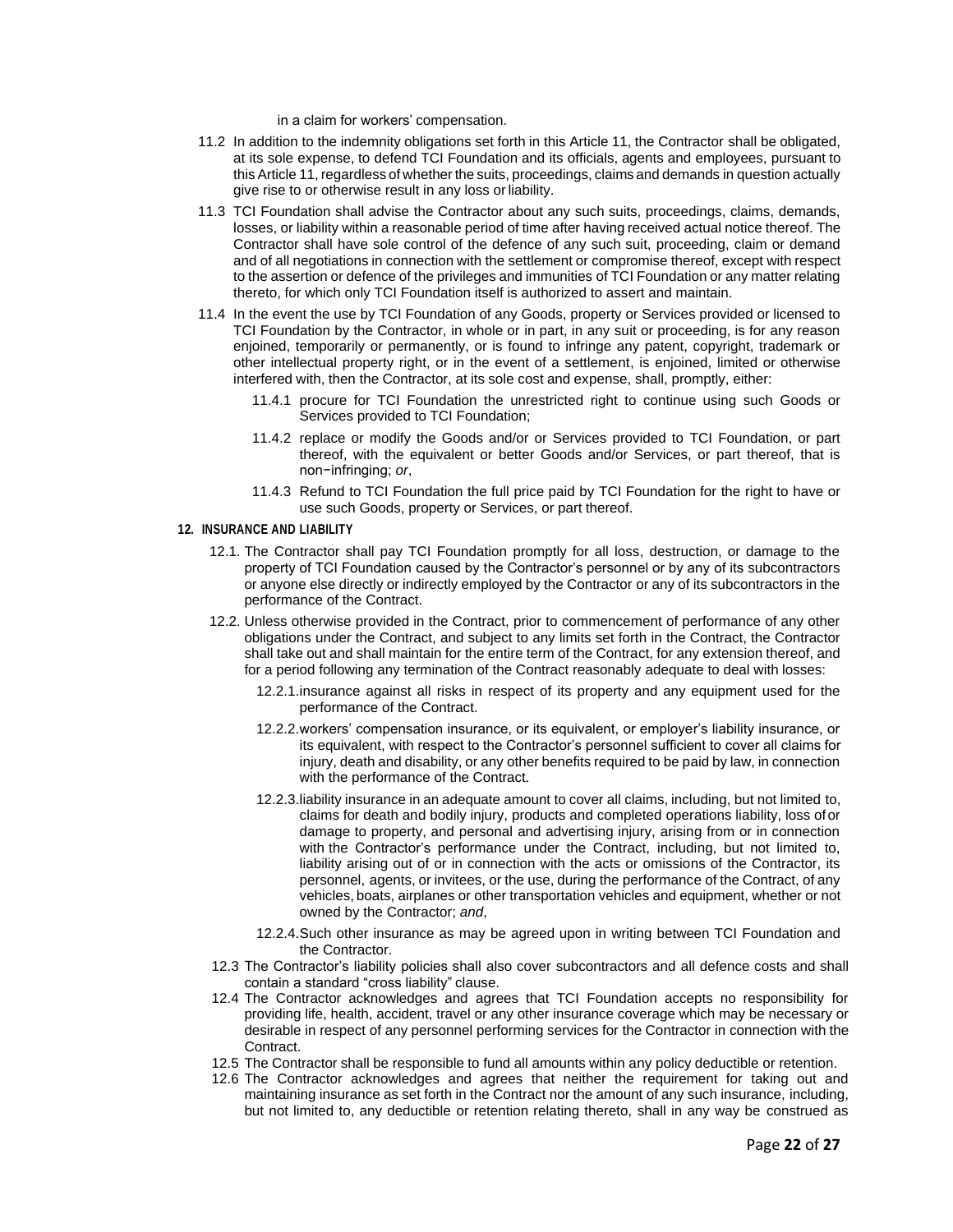limiting the Contractor's liability arising under or relating to the Contract.

- **13. ENCUMBRANCESANDLIENS**: TheContractor shallnot cause or permit any lien, attachment or other encumbrance by any person to be placed on file or to remain on file in any public office or on file with TCI Foundation against any monies due to the Contractor or that may become due for any work done or against any goods supplied or materials furnished under the Contract, or by reason of any other claim or demand against the Contractor or TCI Foundation
- **14. EQUIPMENT FURNISHED BYTCI FOUNDATIONTOTHE CONTRACTOR**: Title to any equipment and supplies that may be furnished by TCI Foundation to the Contractor for the performance of any obligations under the Contract shall rest with TCI Foundation, and any such equipment shall be returned to TCI Foundation at the conclusion of the Contract or when no longer needed by the Contractor. Such equipment, when returned to TCI Foundation, shall be in the same condition as when delivered to the Contractor, subject to normal wear and tear, and the Contractor shall be liable to compensate TCI Foundation for the actual costs of any loss of, damage to, or degradation of the equipment that is beyond normal wear and tear.

# **15. COPYRIGHT, PATENTS AND OTHER PROPRIETARY RIGHTS:**

- **15.1.** Except as is otherwise expressly provided in writing in the Contract, TCI Foundation shall be entitled to all intellectual property and other proprietary rights including, but not limited to, patents, copyrights, and trademarks, with regard to products, processes, inventions, ideas, know−how, or documents and other materials which the Contractor has developed for TCI Foundation under the Contract and which bear a direct relation to or are produced or prepared or collected in consequence of, or during the course of, the performance of the Contract. The Contractor acknowledges and agrees that such products, documents, and other materials constitute works made for hire for TCI Foundation.
- **15.2.** To the extent that any such intellectual property or other proprietary rights consist of any intellectual property or other proprietary rights of theContractor: (i) that pre−existed the performance by the Contractor of its obligations under the Contract, or (ii) that the Contractor may develop or acquire, or may have developed or acquired, independently of the performance of its obligations under the Contract, TCI Foundation does not and shall not claim any ownership interest thereto, and the Contractor grants to TCI Foundation a perpetual license to use such intellectual property or other proprietary right solely for the purposes of and in accordance with the requirements of the Contract.
- **15.3.** At the request of TCI Foundation, the Contractor shall take all necessary steps, execute all necessary documents, and generally assist in securing such proprietary rights and transferring or licensing them to TCI Foundation in compliance with the requirements of the applicable law and of the Contract.
- **15.4.** Subject to the foregoing provisions, all maps, drawings, photographs, mosaics, plans, reports, estimates, recommendations, documents, and all other data compiled by or received by the Contractor under the Contract shall be the property of TCI Foundation, shall be made available for use or inspection by TCI Foundation at reasonable times and in reasonable places, shall be treated as confidential, and shall be delivered only to TCI Foundation authorized officials on completion of work under the Contract.

# **16. PUBLICITY, ANDUSE OFTHE NAME,EMBLEM OROFFICIALSEALOFTCI FOUNDATION:**

The Contractor shall not advertise or otherwise make public for purposes of commercial advantage or goodwill that it has a contractual relationship with TCI Foundation or NCVBDC, nor shall the Contractor, in any manner whatsoever use the name, emblem or official seal of TCI Foundation or NCVBDC, or any abbreviation of the name of TCI Foundation or NCVBDC in connection with its business or otherwise without the written permission of TCI Foundation and/or NCVBDC.

- **17. CONFIDENTIAL NATURE OF DOCUMENTS AND INFORMATION**: Information and data that is considered proprietary by either Party or that is delivered or disclosed by one Party ("Discloser") to the other Party ("Recipient") during performance of the Contract, and that is designated as confidential ("Information"), shall be held in confidence by that Party and shall be handled as follows:
	- **17.1.** The Recipient shall:
		- **17.1.1.** use the same care and discretion to avoid disclosure, publication, or dissemination of the Discloser's Information as it uses with its own similar Information that it does not wish to disclose, publish or disseminate; *and*,
		- **17.1.2.** use the Discloser's Information solely for the purpose for which it was disclosed.
	- **17.2.** Provided that the Recipient has a written agreement with the following persons or entities requiring them to treat the Information confidential in accordance with the Contract and this Article 17, the Recipient may disclose Information to:
		- **17.2.1.** any other party with the Discloser's prior written consent; *and*,
		- **17.2.2. t**he Recipient's employees, officials, representatives and agents who have a need to know such Information for purposes of performing obligations under the Contract, and employees officials, representatives and agents of any legal entity that it controls, controls it, or with which it is under common control, who have a need to know such Information for purposes of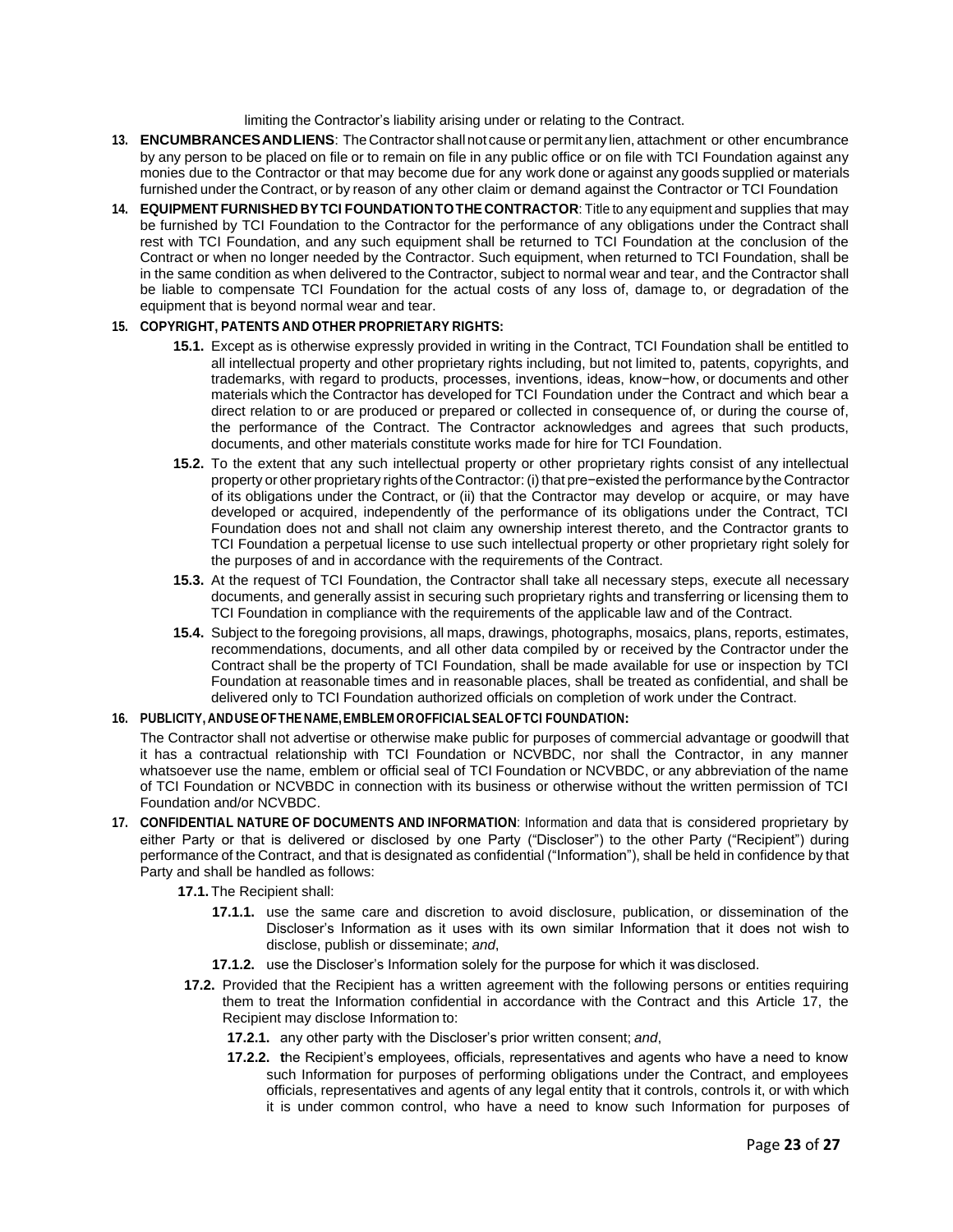performing obligations under the Contract.

- **17.3** The Contractor may disclose Informat*ion to the ext*ent required by law, *provided that*, subject to and without any waiver of the privileges of the TCI Foundation, the Contractor will give TCI Foundation sufficient prior notice of *a* request for the disclosure of Information in order to allow TCI Foundation to have a reasonable opportunity to take protective measures or such other action as may be appropriate before any such disclosure is made.
- **17.4** TCI Foundation may disclose Information to the extent as required.
- **17.5** The Recipient shall not be precluded from disclosing Information that is obtained by the Recipient from a third party without restriction, is disclosed by the Discloser to a third party without any obligation of confidentiality, is previously known by the Recipient, or at any time is developed by the Recipient completely independently of any disclosures hereunder.
- **17.6** These obligations and restrictions of confidentiality shall be effective during the term of the Contract, including any extension thereof, and, unless otherwise provided in the Contract, shall remain effective following any termination of the Contract.

#### **18. FORCE MAJEURE; OTHER CHANGES IN CONDITIONS:**

- 18.1. In the event of and as soon as possible after the occurrence of any cause constituting *force majeure*, the affected Party shall give notice and full particulars in writing to the other Party, of such occurrence or cause if the affected Party is thereby rendered unable, wholly or in part, to perform its obligations and meet its responsibilities under the Contract. The affected Party shall also notify the other Party of any other changes in condition or the occurrence of any event which interferes or threatens to interfere with its performance of the Contract. Not more than fifteen (15) days following the provision of such notice of *force majeure* or other changes in condition or occurrence, the affected Party shall also submit a statement to the other Party of estimated expenditures that will likely be incurred for the duration of the change in condition or the event of *force majeure*. On receipt of the notice or notices required hereunder, the Party not affected by the occurrence of a cause constituting *force majeure* shall take such action as it reasonably considers to be appropriate or necessary in the circumstances, including the granting to the affected Party of a reasonable extension of time in which to perform any obligations under the Contract.
- 18.2. If the Contractor is rendered unable, wholly or in part, by reason of *force majeure* to perform its obligations and meet its responsibilities under the Contract, TCI Foundation shall have the right to suspend or terminate the Contract on the same terms and conditions as are provided for in Article 20, "Termination," except that the period of notice shall be seven (7) days instead of thirty (30) days. In any case, TCI Foundation shall be entitled to consider the Contractor permanently unable to perform its obligations under the Contract in case the Contractor is unable to perform its obligations, wholly or in part, by reason of *force majeure* for any period more than ninety (90) days.
- 18.3. *Force majeure* as used herein means any unforeseeable and irresistible act of nature, any act of war (whether declared or not), invasion, revolution, insurrection, terrorism, or any other acts of a similar nature or force, *provided that* such acts arise from causes beyond the control and without the fault or negligence of the Contractor. The Contractor acknowledges and agrees that, with respect to any obligations under the Contract that the Contractor must perform in areas in which TCI Foundation is engaged in, preparing to engage in, or disengaging from any peacekeeping, humanitarian or similar operations, any delays or failure to perform such obligations arising from or relating to harsh conditions within such areas, or to any incidents of civil unrest occurring in such areas, shall not, in and of itself, constitute *force majeure* under the Contract.

#### **19. TERMINATION:**

- 19.1. Either Party may terminate the Contract for cause, in whole or in part, upon thirty (30) days' notice, in writing, to the other Party. The initiation of conciliation or arbitral proceedings in accordance with Article 22 "Settlement of Disputes," below, shall not be deemed to be a "cause" for or otherwise to be in itself a termination of theContract.
- 19.2. TCI Foundation may terminate the Contract at any time by providing written notice to the Contractor in any case in which the mandate of TCI Foundation applicable to the performance of the Contract or the funding of TCI Foundation applicable to the Contract is curtailed or terminated, whether in whole or in part. In addition, unless otherwise provided by the Contract, upon sixty (60) day's advance written notice to the Contractor, TCI Foundation may terminate the Contract without having to provide any justification therefor.
- 19.3. In the event of any termination of the Contract, upon receipt of notice of termination that has been issued by TCI Foundation, the Contractor shall, except as may be directed by TCI Foundation in the notice of termination or otherwise in writing:
	- 19.3.1. take immediate steps to bring the performance of any obligations under the Contract to a close in a prompt and orderly manner, and in doing so, reduce expenses to a minimum;
	- 19.3.2. refrain from undertaking any further or additional commitments under the Contract as of and following the date of receipt of such notice;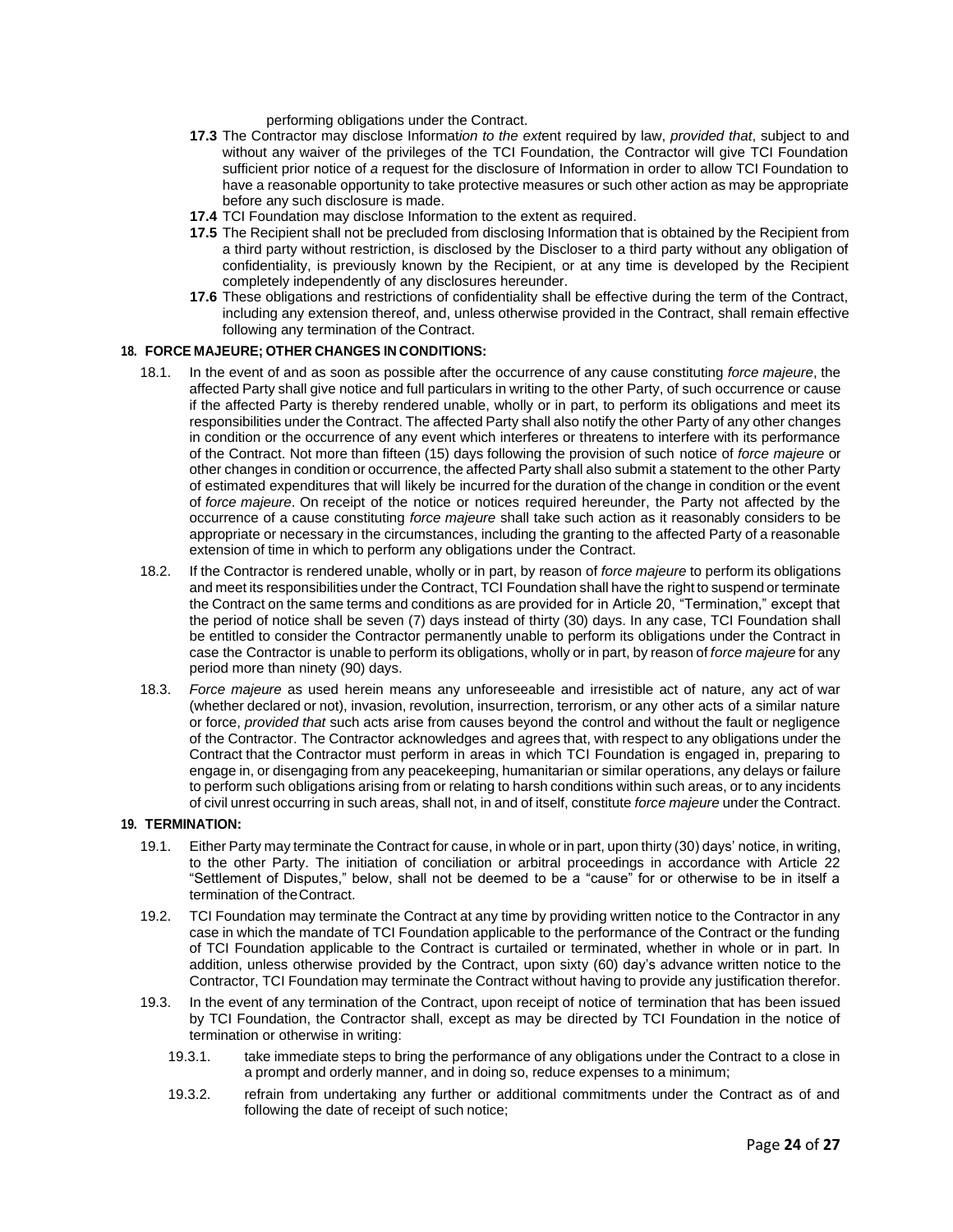- 19.3.3. place no further subcontracts or orders for materials, services, or facilities, except as TCI Foundation and the Contractor agree in writing are necessary to complete any portion of the Contract that is not terminated;
- 19.3.4. transfer title and deliver to TCI Foundation the fabricated or unfabricated parts, work in process, completed work, supplies, and other material produced or acquired for the portion of the Contract terminated;
- 19.3.5. deliver all completed or partially completed plans, drawings, information, and other property that, if the Contract had been completed, would be required to be furnished to TCI Foundation thereunder;
- 19.3.6. complete performance of the work not terminated; *and*,
- 19.3.7. take any other action that may be necessary, or that TCI Foundation may direct in writing, for the minimization of losses and for the protection and preservation of any property, whether tangible or intangible, related to the Contract that is in the possession of the Contractor and in which TCI Foundation has or may be reasonably expected to acquire an interest.
- 19.4. In the event of any termination of the Contract, TCI Foundation shall be entitled to obtain reasonable written accountings from the Contractor concerning all obligations performed or pending in accordance with the Contract. In addition, TCI Foundation shall not be liable to pay the Contractor except for those Goods satisfactorily delivered and/or Services satisfactorily provided to TCI Foundation in accordance with the requirements of the Contract, but only if such Goods or Services were ordered, requested or otherwise provided prior to the Contractor's receipt of notice of termination from TCI Foundation or prior to the Contractor's tendering of notice of termination to TCI Foundation.
- 19.5. TCI Foundation may, without prejudice to any other right or remedy available to it, terminate the Contract forthwith if:
	- 19.5.1. the Contractor is adjudged bankrupt, or is liquidated, or becomes insolvent, or applies for a moratorium or stay on any payment or repayment obligations, or applies to be declared insolvent;
	- 19.5.2. the Contractor is granted a moratorium or a stay, or is declared insolvent;
	- 19.5.3. the Contractor makes an assignment for the benefit of one or more of its creditors;
	- 19.5.4. a Receiver is appointed on account of the insolvency of the Contractor;
	- 19.5.5. the Contractor offers a settlement in lieu of bankruptcy or receivership; *or,*
	- 19.5.6. TCI Foundation reasonably determines that the Contractor has become subject to a materially adverse change in its financial condition that threatens to substantially affect the ability of the Contractor to perform any of its obligations under the Contract.
	- 19.6 Except as prohibited by law, the Contractor shall be bound to compensate TCI Foundation for all damages and costs, including, but not limited to, all costs incurred by TCI Foundation in any legal or non−legal proceedings, as a result of any of the events specified in Article 19.5, above, and resulting from or relating to a termination of the Contract, even if the Contractor is adjudged bankrupt, or is granted a moratorium or stay or is declared insolvent. The Contractor shall immediately inform TCI Foundation of the occurrence of any of the events specified in Article 19.5, above, and shall provide TCI Foundation with any information pertinent thereto.
	- 19.7 The provisions of this Article 19 are without prejudice to any other rights or remedies of TCI Foundation under the Contract or otherwise.
- **20. NON-WAIVER OF RIGHTS**: The failure by either Party to exercise any rights available to it, whether under the Contract or otherwise, shall not be deemed for any purposes to constitute a waiver by the other Party of any such right or any remedy associated therewith, and shall not relieve the Parties of any of their obligations under the Contract.
- **21. NON-EXCLUSIVITY:** Unless otherwise specified in the Contract, TCI Foundation shall have no obligation to purchase any minimum quantities of goods or services from the Contractor, and TCI Foundation shall have no limitation on its right to obtain goods or services of the same kind, quality and quantity described in the Contract, from any other source at any time.

# **22. SETTLEMENT OF DISPUTES:**

- 22.1. **AMICABLESETTLEMENT**: The Parties shall use their best efforts to amicably settle any dispute, controversy, or claim arising out of the Contract or the breach, termination, or invalidity thereof. Where the Parties wish to seek such an amicable settlement through conciliation or according to such other procedure as may be agreed between the Parties inwriting.
- 22.2. **ARBITRATION**: Any dispute, controversy, or claim between the Parties arising out of the Contract or the breach, termination, or invalidity thereof, unless settled amicably under Article 22.1, above, within sixty (60) days after receipt by one Party of the other Party's written request for such amicable settlement, shall be referred by either Party to arbitration in accordance with the Arbitration Rules in India.

## **23. MODIFICATIONS:**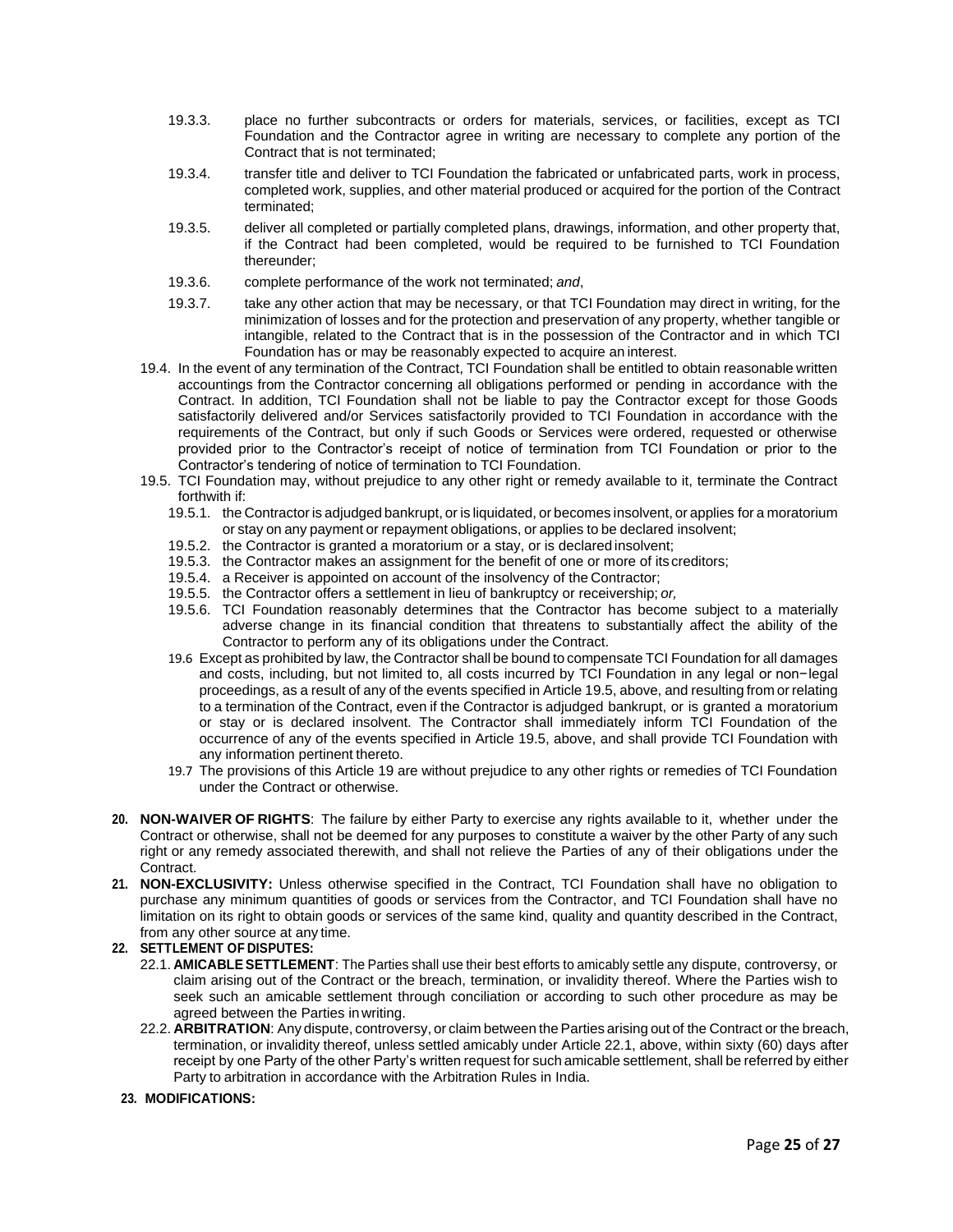- 23.1. No modification or change in this Contract shall be valid and enforceable against TCI Foundation unless executed in writing by the duly authorized representatives of the Parties.
- 23.2. If the Contract shall be extended for additional periods in accordance with the terms and conditions of the Contract, the terms and conditions applicable to any such extended term of the Contract shall be the same terms and conditions as set forth in the Contract, unless the Parties shall have agreed otherwise pursuant to a valid amendment concluded in accordance with Article 23.1, above.
- 23.3. The terms or conditions of any supplemental undertakings, licenses, or other forms of agreement concerning any Goods or Services provided under the Contract shall not be valid and enforceable against TCI Foundation nor in any way shall constitute an agreement by TCI Foundation thereto unless any such undertakings, licenses or other forms are the subject of a valid amendment concluded in accordance with Article 23.1, above.

# **24. AUDITS ANDINVESTIGATIONS:**

- 24.1. Each invoice paid by TCI Foundation shall be subject to a post−payment audit by auditors, whether internal or external of TCI Foundation or by other authorized and qualified agents of TCI Foundation/Global Fund at any time during the term of the Contract and for a period of three (3) years following the expiration or prior termination of the Contract.
- 24.2. TCI Foundation/Global Fund may conduct investigations relating to any aspect of the Contract or the award thereof, the obligations performed under the Contract, and the operations of the Contractor generally relating to performance of the Contract at any time during the term of the Contract and for a period of three (3) years following the expiration or prior termination of the Contract.
- 24.3. The Contractor shall provide its full and timely cooperation with any such inspections, post−payment audits or investigations. Such cooperation shall include, but shall not be limited to, the Contractor's obligation to make available its personnel and any relevant documentation for such purposes at reasonable times and on reasonable conditions and to grant to TCI Foundation/Global Fund access to the Contractor's premises at reasonable times and on reasonable conditions in connection with such access to the Contractor's personnel and relevant documentation. The Contractor shall require its agents, including, but not limited to, the Contractor's attorneys, accountants, or other advisers, to reasonably cooperate with any inspections, post−payment audits or investigations carried out by TCI Foundation/Global Fund hereunder.
- 24.4. TCI Foundation shall be entitled to a refund from the Contractor for any amounts shown by such audits or investigations to have been paid by TCI Foundation other than in accordance with the terms and conditions of the Contract. The Contractor also agrees that, where applicable, donors to TCI Foundation whose funding is the source of, in whole or in part, the funding for the procurement of Goods and/or Services which are the subject of this Contract, shall have direct recourse to the Contractor for the recovery of any funds determined by TCI Foundation to have been used in violation of or inconsistent with this Contract.

# **25. LIMITATION ON ACTIONS:**

- 25.1. Except with respect to any indemnification obligations in Article 11, above, or as are otherwise set forth in the Contract, any arbitral proceedings in accordance with Article 22.2, above, arising out of the Contract must be commenced within three years after the cause of action has accrued.
- 25.2. The Parties further acknowledge and agree that, for these purposes, a cause of action shall accrue when the breach actually occurs, or, in the case of latent defects, when the injured Party knew or should have known all of the essential elements of the cause of action, or in the case of a breach of warranty, when tender of delivery is made, except that, if a warranty extends to future performance of the goods or any process or system and the discovery of the breach consequently must await the time when such goods or other process or system is ready to perform in accordance with the requirements of the Contract, the cause of action accrues when such time of future performance actually begins.
- **26. ESSENTIAL TERMS**: The Contractor acknowledges and agrees that each of the provisions in Articles 27 to 32 hereof constitutes an essential term of the Contract and that any breach of any of these provisions shall entitle TCI Foundation to terminate the Contract or any other contract with TCI Foundation immediately upon notice to the Contractor, without any liability for termination charges or any other liability of any kind. In addition, nothing herein shall limit the right of TCI Foundation to refer any alleged breach of the said essential terms to the relevant national authorities for appropriate legal action.
- **27. SOURCEOFINSTRUCTIONS:** The Contractor shall neither seek nor accept instructions from any authority external to TCI Foundation in connection with the performance of its obligations under the Contract. Should any authority external to TCI Foundation seek to impose any instructions concerning or restrictions on the Contractor's performance under the Contract, the Contractor shall promptly notify TCI Foundation and provide all reasonable assistance required by TCI Foundation. The Contractor shall not take any action in respect of the performance of its obligations under the Contract that may adversely affect the interests of TCI Foundation, and the Contractor shall perform its obligations under the Contract with the fullest regard to the interests ofTCI Foundation.
- **28. STANDARDS OF CONDUCT:** The Contractor warrants that it has not and shall not offer any direct or indirect benefit